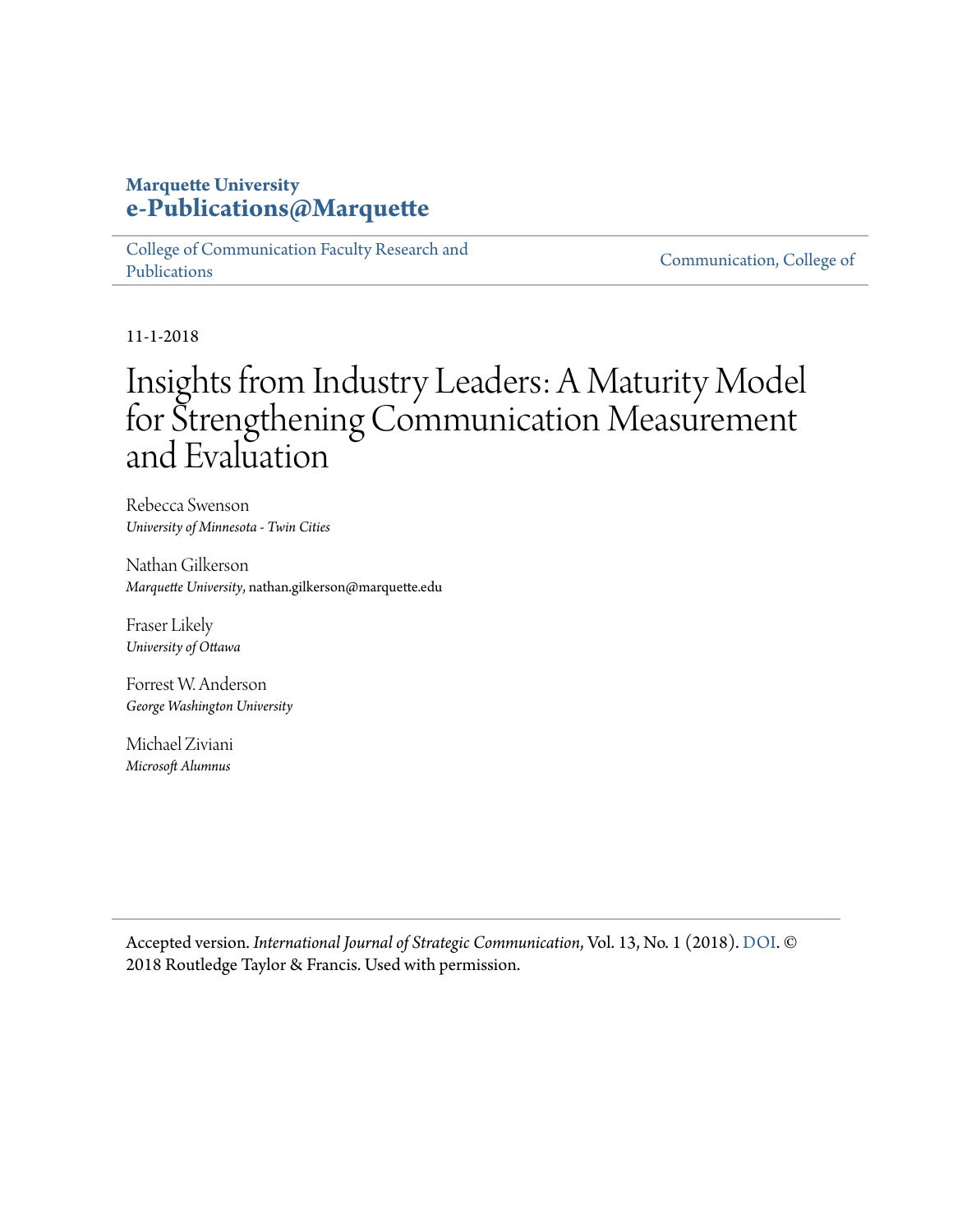#### **Marquette University**

## **e-Publications@Marquette**

## *Communication Faculty Research and Publications/College of Communication*

*This paper is NOT THE PUBLISHED VERSION;* **but the author's final, peer-reviewed manuscript.** The published version may be accessed by following the link in th citation below.

*International Journal of Strategic Communication*, Vol. 13, No. 1 (2018). [DOI.](https://doi.org/10.1080/1553118X.2018.1533555) This article is © Routledge Taylor & Francis and permission has been granted for this version to appear in [e-](http://epublications.marquette.edu/)[Publications@Marquette.](http://epublications.marquette.edu/) Routledge Taylor & Francis does not grant permission for this article to be further copied/distributed or hosted elsewhere without the express permission from Routledge Taylor & Francis.

# Insights from Industry Leaders: A Maturity Model for Strengthening Communication Measurement and Evaluation

Rebecca Swenson College of Food, Agricultural, and Natural Resource Sciences, University of Minnesota, St. Paul, MN Nathan Gilkerson Strategic Communication, Diederich College of Communication, Marquette University, Milwaukee, WI Fraser Likely Fraser Likely PR/C Performance, University of Ottawa, Ottawa, Ontario, Canada Forrest W. Anderson Independent Consultant Graduate School of Political Management, George Washington University, San Francisco, CA Michael Ziviani FOR SCED Precise Value Australia, Microsoft Alumnus, Sydney, Australia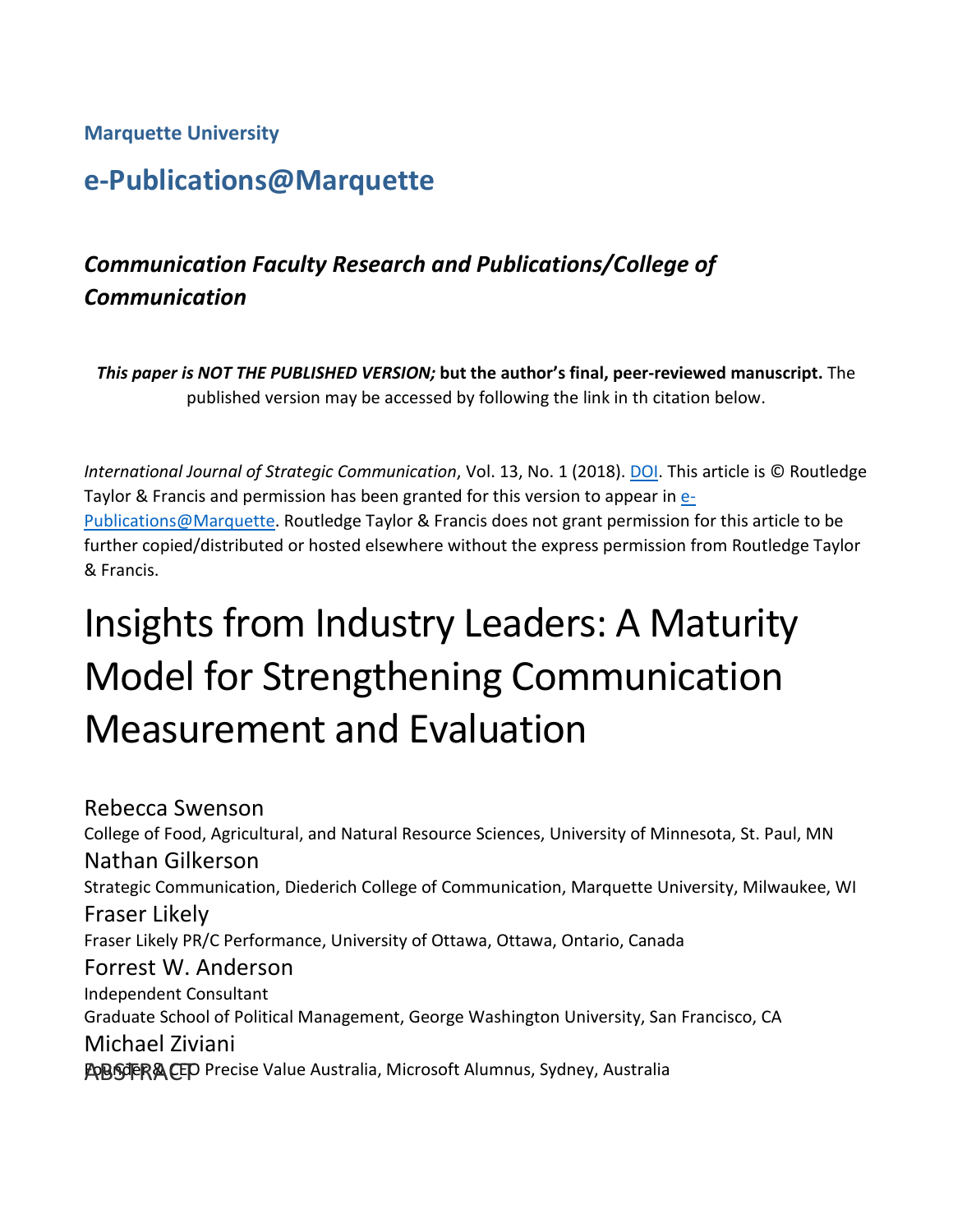#### Abstract

Much scholarship has been devoted to identifying barriers that prevent the advancement of communication measurement and evaluation. This research focuses on the characteristics, objectives, and practices of chief communication officers (CCOs) with successful measurement and evaluation programs. Three key dimensions of practice emerged from in-depth interviews: communication executives' measurement practices and evaluation programs were used to adjust communication strategies; were aligned with other business units; and were integrated with business priority plans. Interviewees also focused on the ability of communication measurement practices and evaluation programs to provide insights for executives, to align communication with the work of other business units, and to connect the organization with the outside environment and stakeholders. This study extends strategic communication scholarship by discussing how overcoming barriers and advancing measurement and evaluation work relates to roles adopted by organizational leaders. This article also offers a preliminary, scalable maturity model that aids in the development, formalization, and optimization of strategic communication measurement and evaluation. This study demonstrates the capacity for communication evaluation to overcome perceived barriers, realize appropriate stature with organizations, and grow communication functions accordingly.

Strategic communication is a global field with many disciplinary contributors. Zerfass, Verčič, Nothhaft, and Werder [\(2018\)](https://www.tandfonline.com/doi/full/10.1080/1553118X.2018.1533555) define strategic communication as "the purposeful use of communication by an organization or other entity to engage in conversations of strategic significance to its goals" (p. 493). They write that issues are strategic when they become substantial enough to impact an organization's development, growth, identity, or survival (Zerfass et al., [2018,](https://www.tandfonline.com/doi/full/10.1080/1553118X.2018.1533555) p. 493). Evaluation must be a critical part of strategic communication for, as Macnamara and Gregory [\(2018\)](https://www.tandfonline.com/doi/full/10.1080/1553118X.2018.1533555) point out, "evaluation answers the question: 'what works, for whom, under what circumstances, and how?'" (Macnamara & Gregory, [2018;](https://www.tandfonline.com/doi/full/10.1080/1553118X.2018.1533555) Pawson & Tilley, [1997,](https://www.tandfonline.com/doi/full/10.1080/1553118X.2018.1533555) p. 342). Yet, determining if communication practices are truly successful in impacting an organization's development, growth, identity, or goals has been a challenge. Academics have lamented the state of measurement and evaluation practice within strategic communication for decades (Volk, [2016\)](https://www.tandfonline.com/doi/full/10.1080/1553118X.2018.1533555).

Much scholarship has been devoted to identifying barriers that prevent the advancement of evaluation. Instead of further exploring barriers, this research focuses on understanding the characteristics of executives and organizations with successful measurement practices and evaluation programs. Measurement practices are defined as the use of quantitative and qualitative social scientific research methods to collect and analyze data as a basis for assessments of desired effectiveness, with effects measured against predetermined objectives, and thus, a particular element of more broad evaluation programs (Buhmann & Likely, in [press\)](https://www.tandfonline.com/doi/full/10.1080/1553118X.2018.1533555). Evaluation programs are the systematic assessment of strategic communication initiatives' value and part of a process whereby effort is evaluated at different stages: planning (formative evaluation), implementation (process evaluation), and outcome (summative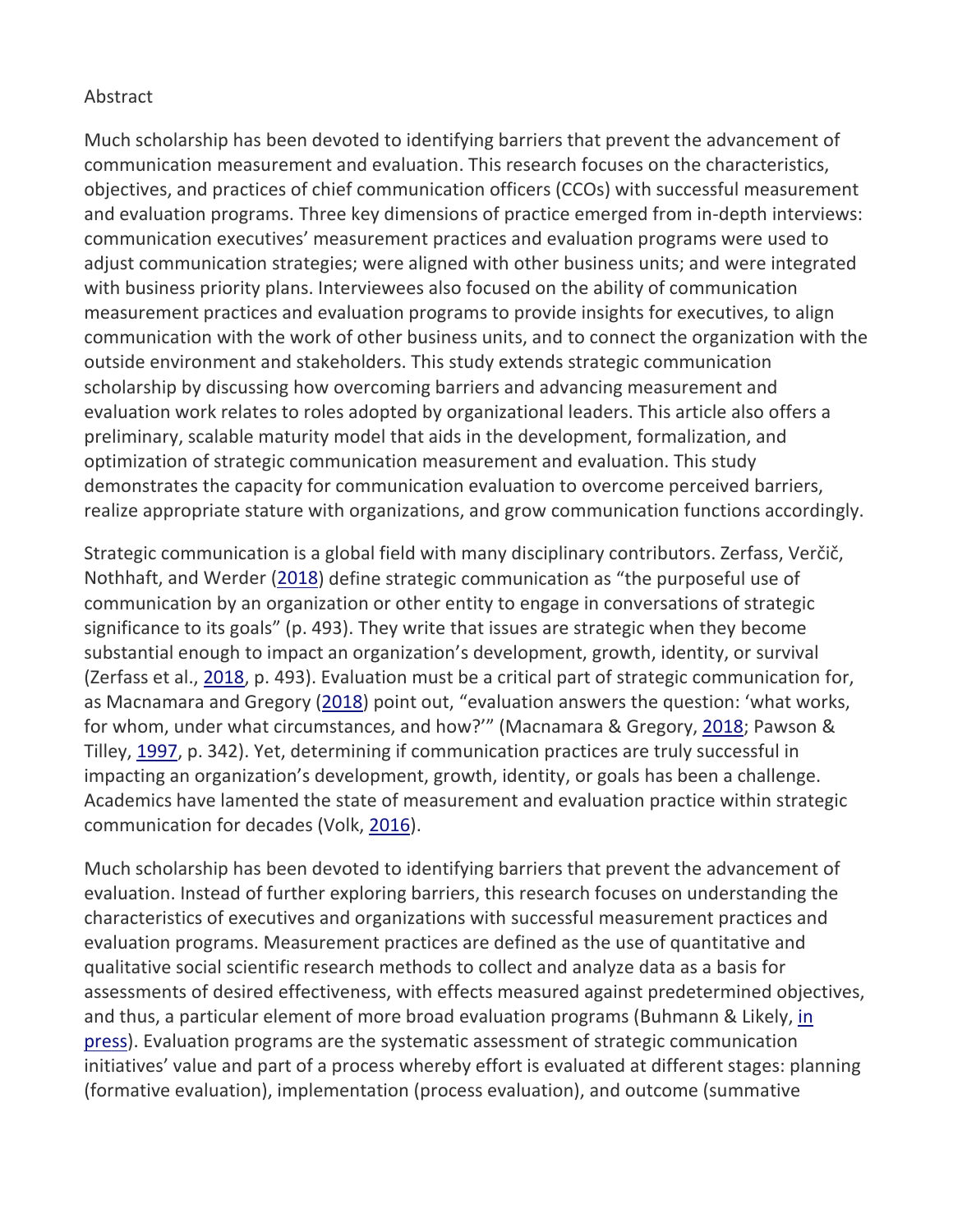evaluation), with outcome judged against business unit objectives, organizational goals, or broader stakeholder relationships (Buhmann & Likely, [in press\)](https://www.tandfonline.com/doi/full/10.1080/1553118X.2018.1533555).

Despite the general bumpy and glacial advancement of communication measurement and evaluation, there are organizations that are successfully building robust evaluation programs and executives who are dedicated to continually improving their efforts. How do these leading organizations develop effective and functional evaluation programs in communication? What potential practices and trends might be identified that have helped CCOs develop sophisticated measurement and evaluation programs? To explore these questions, this article reports indepth insights from communication leaders who are invested in improving their measurement and evaluation efforts. We draw upon insights generated from in-depth phone interviews to better understand how measurement and evaluation leaders have grown the sophistication of their programs and roles within the organization, to identify themes in the practices of top leaders, and to illustrate how communication practitioners might advance evaluation programs. Results from this study suggest examining how measurement practices, motivations, and programs mature is a promising direction for future scholarship, and the discussion section presents an initial maturity model to guide future research endeavors.

## Theoretical overview

This study draws upon previous work on strategic communication roles, organizational structure, and culture to understand theoretical factors that inform our examination of highperforming communication executives' practices and their orientation towards evaluation. Begun almost 50 years ago, research in this area has focused on identifying patterns of practitioner behavior and connecting these to different roles that communication professionals enact within organizations (Dozier, [1992;](https://www.tandfonline.com/doi/full/10.1080/1553118X.2018.1533555) J. E. Grunig & L. A. Grunig, 1992; Leitchty & Springston, [1996;](https://www.tandfonline.com/doi/full/10.1080/1553118X.2018.1533555) Toth, Serini, Wright, & Emig, [1998\)](https://www.tandfonline.com/doi/full/10.1080/1553118X.2018.1533555). Broom and Smith [\(1979\)](https://www.tandfonline.com/doi/full/10.1080/1553118X.2018.1533555) used roles theory to identify four main behavior patterns for strategic communication practitioners, including expert prescriber, communication facilitator, problem solving process facilitator, and communication technician. Additional research has expanded and condensed some of these roles over time. More recently, Volk et al. [\(2017\)](https://www.tandfonline.com/doi/full/10.1080/1553118X.2018.1533555) developed a grid that associates sets of communication manager tasks with eight key roles including ambassador, communication strategist, strategic manager, advisor, multiplicator, professional communicator, operational manager, and coach. Role enactment theory suggests that these patterns develop because practitioners replicate behaviors they are familiar with and are rewarded for completing (Heath, [1994\)](https://www.tandfonline.com/doi/full/10.1080/1553118X.2018.1533555).

As practitioners' work shifts from a communication technician role and towards a more strategic management role, researchers have stressed the increasing importance of boundaryspanning, a term that refers to communicator's efforts to understand the external communication environment, build relationships with stakeholders, and bring key information back into organizational conversations (J. E. Grunig & L. A. Grunig, [1992;](https://www.tandfonline.com/doi/full/10.1080/1553118X.2018.1533555) Dozier & Broom, [2006\)](https://www.tandfonline.com/doi/full/10.1080/1553118X.2018.1533555). Top departments, writes Grunig [\(2006\)](https://www.tandfonline.com/doi/full/10.1080/1553118X.2018.1533555), embrace strategic management roles by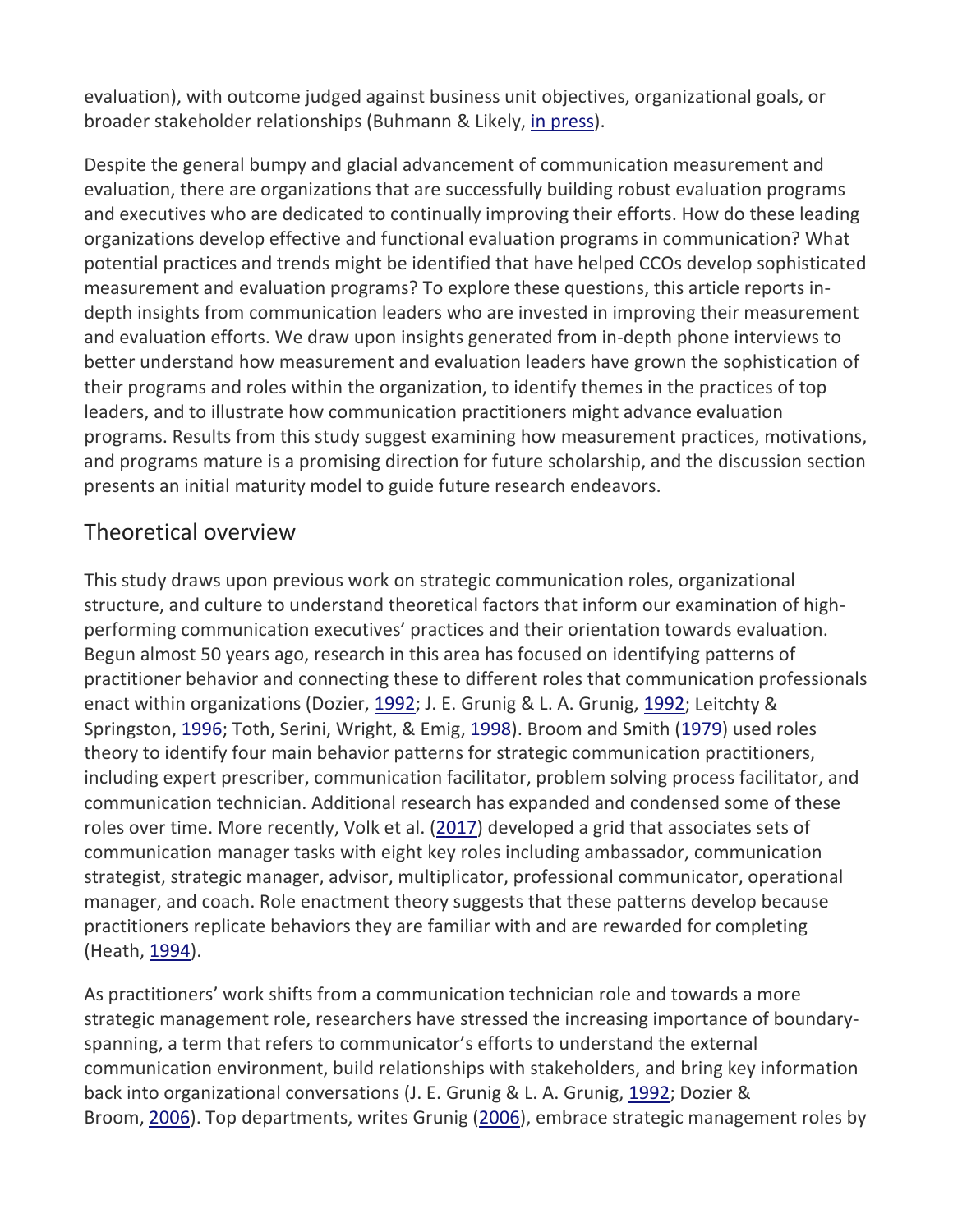scanning the social, political, and institutional environment of the organization to bring an outside perspective to strategic decision making. As Sallot, Porter, and Acosta-Alzuru [\(2004\)](https://www.tandfonline.com/doi/full/10.1080/1553118X.2018.1533555) point out, using this information strategically benefits careers and solidifies the importance of communication. The increasing value placed in demonstrating a unit's tangible contributions to business results for boards and shareholders has made this distinction in roles more important (Penning & Bain, [2018\)](https://www.tandfonline.com/doi/full/10.1080/1553118X.2018.1533555).

Organizational structure and culture can influence role availability and adoption. As organizations grow and become more differentiated, roles and tasks change and structures become more hierarchical (Hatch & Cunliffe, [2006;](https://www.tandfonline.com/doi/full/10.1080/1553118X.2018.1533555) Moss, Likely, Sriramesh, & Ferrari, [2017\)](https://www.tandfonline.com/doi/full/10.1080/1553118X.2018.1533555). Reporting lines, structure and power can be connected to what roles are adopted within an organization (Moss, [2005\)](https://www.tandfonline.com/doi/full/10.1080/1553118X.2018.1533555). Werder and Holtzhausen [\(2011\)](https://www.tandfonline.com/doi/full/10.1080/1553118X.2018.1533555) argue for additional work in this area, specifically focused on examining how structural variables connect to practitioner roles, management practices, decision-making behavior, and leadership styles.

Because the current study examines practices in multiple countries, it is also important to note that country culture often influences these roles, management practices, and motivations. As Sriramesh [\(in press\)](https://www.tandfonline.com/doi/full/10.1080/1553118X.2018.1533555) writes, "organizations are culture-bound" and "linkage between culture and public relations is logical and very obvious" (p. 53). Corporate and societal culture together shape communication practices, and influence "not only the way people communicate but also how they respond to communication within the organization" (Sriramesh, [in press\)](https://www.tandfonline.com/doi/full/10.1080/1553118X.2018.1533555). The mainstream culture of society does not necessarily dictate that of organizations, as distinct internal cultures also develop (Sriramesh, [in press\)](https://www.tandfonline.com/doi/full/10.1080/1553118X.2018.1533555). Researchers have demonstrated the importance of corporate and societal culture on role enactment in various contexts, including South Africa (Tindall & Holtzhausen, [2011\)](https://www.tandfonline.com/doi/full/10.1080/1553118X.2018.1533555) and India and Greece (J. E. Grunig, L. A. Grunig, Sriramesh, Huang, & Lyra, [1995\)](https://www.tandfonline.com/doi/full/10.1080/1553118X.2018.1533555). This research is interested in applying these theoretical concepts to our examination of measurement and evaluation. The next section examines literature on measurement and evaluation practices.

## Literature review

The state of strategic communication evaluation and measurement practice

Both practitioner and academic researchers have examined the state of strategic communication evaluation and measurement practice with great regularity, since at least the 1980s. These studies address evaluation and measurement perceptions amongst practitioners, units of analyses measured, utilization of research methodologies, uptake of tools and applications, and skill levels.

There is a strong stream of measurement and evaluation research that cyclically reports on current practices (Baskin, Hahn, Seaman, & Reines, [2010;](https://www.tandfonline.com/doi/full/10.1080/1553118X.2018.1533555) Dozier, [1984;](https://www.tandfonline.com/doi/full/10.1080/1553118X.2018.1533555) Watson, [1994;](https://www.tandfonline.com/doi/full/10.1080/1553118X.2018.1533555) Watson & Simmons, [2004](https://www.tandfonline.com/doi/full/10.1080/1553118X.2018.1533555); Zerfass, Moreno, Tench, Verčič, & Verhoeven, [2009;](https://www.tandfonline.com/doi/full/10.1080/1553118X.2018.1533555) Zerfass, Verčič, Verhoeven, Moreno, & Tench, [2012,](https://www.tandfonline.com/doi/full/10.1080/1553118X.2018.1533555) [2015;](https://www.tandfonline.com/doi/full/10.1080/1553118X.2018.1533555) Zerfass, Verčič, & Volk, [2017\)](https://www.tandfonline.com/doi/full/10.1080/1553118X.2018.1533555). These studies typically focus on practitioner attitudes towards evaluation, the types of methodological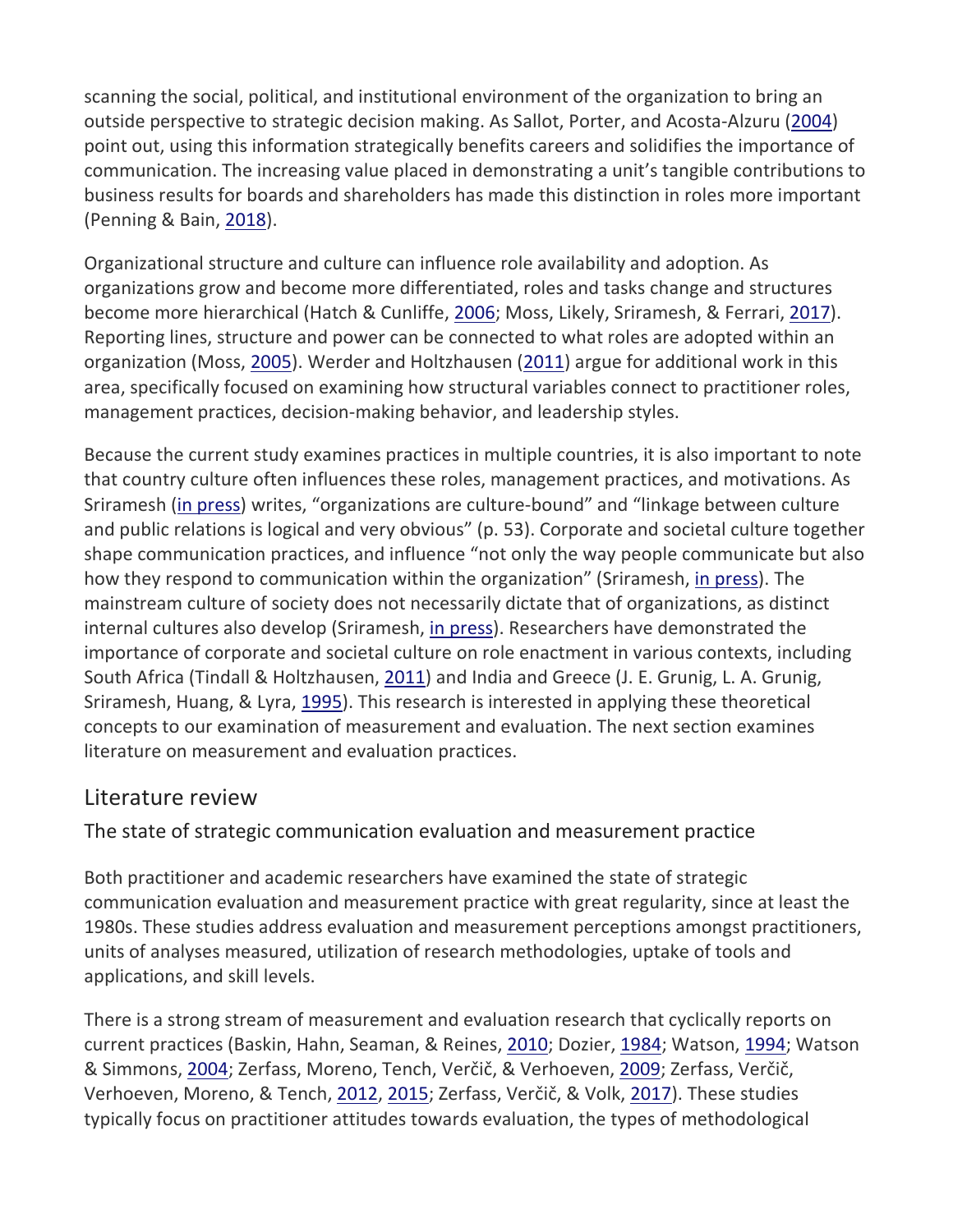approaches in use, and practitioner competency of evaluation methodologies. Although practitioners have demonstrated an increasingly positive attitude towards the need for outcome measures, as well as for the importance of both formative and summative campaign research, findings on the actual use of evaluation methodologies show limited advances in sophistication over a 30-year period. A lack of practitioner evaluation knowledge and technical measurement skills were regularly found in these studies to be a major reason for not employing more sophisticated outcome evaluation methodologies (Lindenmann, [1990;](https://www.tandfonline.com/doi/full/10.1080/1553118X.2018.1533555) Zerfass et al., [2009;](https://www.tandfonline.com/doi/full/10.1080/1553118X.2018.1533555) Baskin et al., [2010\)](https://www.tandfonline.com/doi/full/10.1080/1553118X.2018.1533555). The primary methods employed included seat-of-the-pants (Dozier, [1984\)](https://www.tandfonline.com/doi/full/10.1080/1553118X.2018.1533555); media coverage (Watson, [1994\)](https://www.tandfonline.com/doi/full/10.1080/1553118X.2018.1533555); advertising value equivalents (Wright, Gaunt, Leggetter, Daniels, & Zerfass, [2009\)](https://www.tandfonline.com/doi/full/10.1080/1553118X.2018.1533555); or volume of media publicity efforts (Zerfass et al., [2015\)](https://www.tandfonline.com/doi/full/10.1080/1553118X.2018.1533555).

Another stream of research looks more in-depth at practitioner perspectives and goals (Hon, [1997,](https://www.tandfonline.com/doi/full/10.1080/1553118X.2018.1533555) [1998;](https://www.tandfonline.com/doi/full/10.1080/1553118X.2018.1533555) Place, [2015\)](https://www.tandfonline.com/doi/full/10.1080/1553118X.2018.1533555). For example, Hon [\(1997\)](https://www.tandfonline.com/doi/full/10.1080/1553118X.2018.1533555) examined definitions of effectiveness and evaluation and found that practitioners define terms in many ways, but they attribute evaluation only to program or campaign effectiveness. Place [\(2015\)](https://www.tandfonline.com/doi/full/10.1080/1553118X.2018.1533555) also explored the relationship between program evaluation and ethics and found contradictions with their combined application in practice.

Content analyses of award entries and published program reports comprises a third stream of studies (Baerns, [2008;](https://www.tandfonline.com/doi/full/10.1080/1553118X.2018.1533555) Blissland, [1990;](https://www.tandfonline.com/doi/full/10.1080/1553118X.2018.1533555) Gregory, [2001;](https://www.tandfonline.com/doi/full/10.1080/1553118X.2018.1533555) Pieczka, [2000;](https://www.tandfonline.com/doi/full/10.1080/1553118X.2018.1533555) Schriner, Swenson, & Gilkerson, [2017\)](https://www.tandfonline.com/doi/full/10.1080/1553118X.2018.1533555). These researchers found much in common over a 25-year period. First, most entrants put forward output measures in their submissions as their primary form of evaluation, and typically these were traditional media measures, or in later studies, combined with social media metrics. Second, seldom was cognitive, affective, or behavioral outcome evaluation undertaken against preset communication objectives. Third, few entrants conducted all three stages of scientific campaign research (formative research, process research, and summative research). Even recent analysis (Schriner et al., [2017\)](https://www.tandfonline.com/doi/full/10.1080/1553118X.2018.1533555) of PRSA Silver Anvil winners from 2010 to 2014 showed that entrants focused on output metrics at the expense of outcome measures and that developing industry standards (i.e., Barcelona Principles or Valid Metrics Framework) were disregarded by most award winners. O'Neil's [\(2013\)](https://www.tandfonline.com/doi/full/10.1080/1553118X.2018.1533555) systematic review found that even though communication objectives were set in campaigns, evaluation focused on outputs and work combined various evaluation methods. Also, rigorous methodological design was typically not employed and communication objectives were not linked directly to an organizational goal (O'Neil, [2013\)](https://www.tandfonline.com/doi/full/10.1080/1553118X.2018.1533555).

Various scholars have provided overviews that capture and discuss the results of many of these studies. They identify numerous barriers. Macnamara [\(2006\)](https://www.tandfonline.com/doi/full/10.1080/1553118X.2018.1533555) found a lack of time, budget, and management demand were barriers, while that same year, Xavier, Mehta, and Gregory [\(2006\)](https://www.tandfonline.com/doi/full/10.1080/1553118X.2018.1533555) identified a lack of practitioner evaluation of outcomes and their impact as barriers to strong measurement and evaluation work. Watson and Noble [\(2007\)](https://www.tandfonline.com/doi/full/10.1080/1553118X.2018.1533555) and Gregory and Watson [\(2008\)](https://www.tandfonline.com/doi/full/10.1080/1553118X.2018.1533555) found a lack of practitioner evaluation knowledge and expertise and a lack of evaluation beyond output metrics. A lack of standardized terminology (Macnamara, [2014;](https://www.tandfonline.com/doi/full/10.1080/1553118X.2018.1533555) Michaelson & Stacks, [2011\)](https://www.tandfonline.com/doi/full/10.1080/1553118X.2018.1533555), especially around important concepts like ROI (Likely & Watson, [2013;](https://www.tandfonline.com/doi/full/10.1080/1553118X.2018.1533555)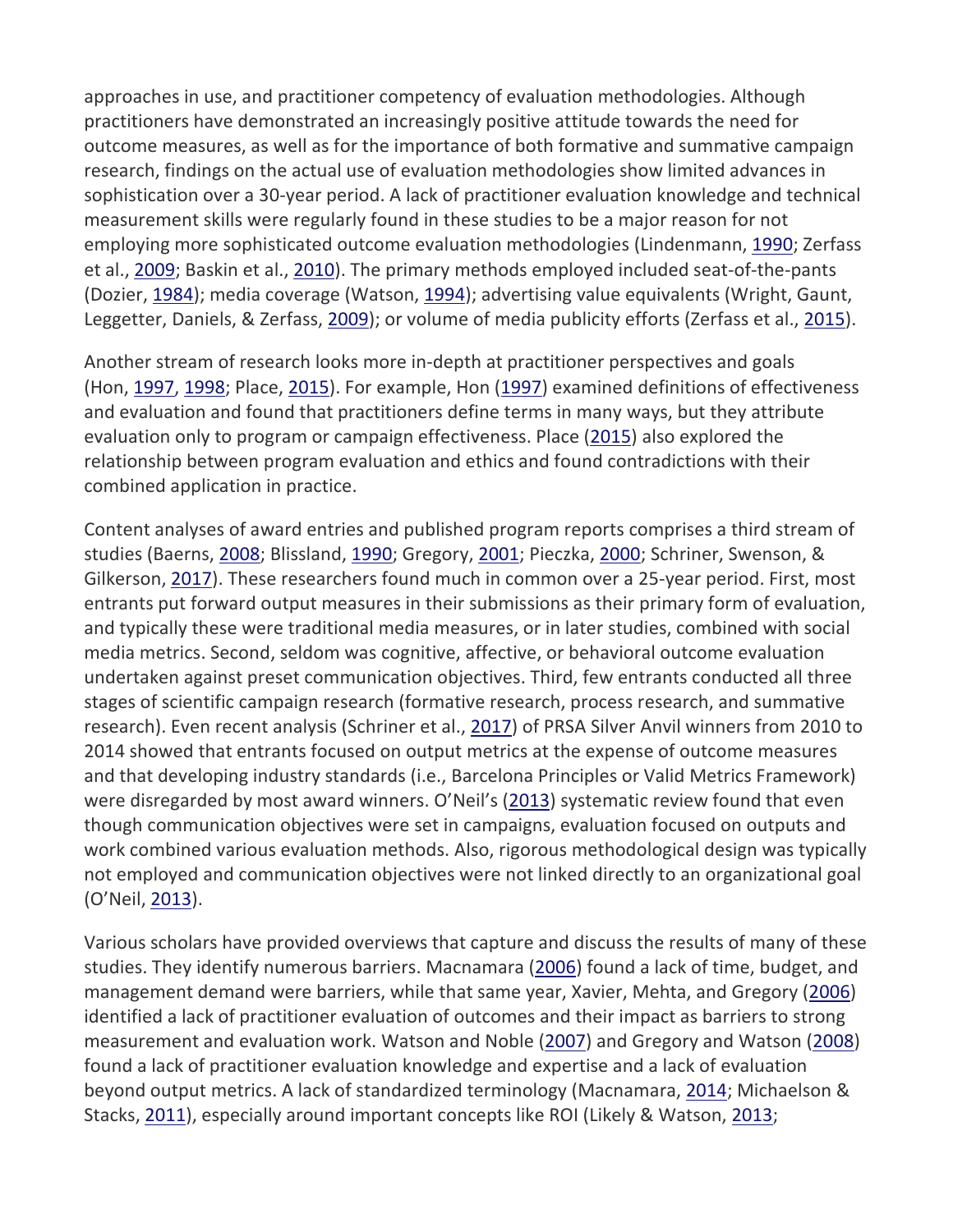Watson, [2012\)](https://www.tandfonline.com/doi/full/10.1080/1553118X.2018.1533555) and evaluation modeling (Macnamara, [2014;](https://www.tandfonline.com/doi/full/10.1080/1553118X.2018.1533555) Macnamara & Likely, [2017\)](https://www.tandfonline.com/doi/full/10.1080/1553118X.2018.1533555) has also been identified as a barrier. Little attention has also been paid to ethical underpinnings in evaluation processes (Macnamara, [2015;](https://www.tandfonline.com/doi/full/10.1080/1553118X.2018.1533555) Place, [2015;](https://www.tandfonline.com/doi/full/10.1080/1553118X.2018.1533555) Watson & Noble, [2014\)](https://www.tandfonline.com/doi/full/10.1080/1553118X.2018.1533555). Recently, Zerfass et al. [\(2017\)](https://www.tandfonline.com/doi/full/10.1080/1553118X.2018.1533555) discussed a lack of requisite expertise to undertake reliable evaluation and measurement, and similarly, Macnamara and Zerfass [\(2017\)](https://www.tandfonline.com/doi/full/10.1080/1553118X.2018.1533555) found a lack of knowledge and skills among practitioners.

Two sets of researchers provide up-to-date summary inventories of the barriers previously reported in earlier research studies. Macnamara [\(2017\)](https://www.tandfonline.com/doi/full/10.1080/1553118X.2018.1533555) details an extensive list of barriers that have been identified in the literature stretching back decades. Tench, Verčič, Zerfass, Moreno, and Verhoeven [\(2017\)](https://www.tandfonline.com/doi/full/10.1080/1553118X.2018.1533555) re-examine findings from a number of European Communication Monitor studies and produce a list of seven barriers: limited resources; low departmental credibility from "presenting measures that were perceived as a post-hoc self-justification of their work" (p. 106); misunderstanding of concepts, methods, instruments and stages; reductionism in research methodologies; reductionism in communication models; reductionism in management models; and lack of competence and expertise. Zerfass et al. [\(2017\)](https://www.tandfonline.com/doi/full/10.1080/1553118X.2018.1533555) suggest additional research on barriers, stating that "comparative, cross-cultural research into evaluation and measurement practices of the profession is needed to gain a deeper understanding of the current barriers to successful evaluation and to identify both best practices and future challenges" (p. 14).

Taken collectively, these studies put forward a vision of strategic communication practitioners who appear to understand the importance of and who appreciate the value in conducting evaluation and measurement. Within this vision, practitioners, as well as scholars, often state a strong desire and need to improve current practices, yet the vision is tempered with associated findings that show evaluation and measurement practices have, at the most, improved very slowly across the profession in scope and sophistication over the past decades. These studies demonstrate that there remains a greater use of activity output and outtake measurement compared to the evaluation of projects and campaigns and their impact on the organization, on its stakeholders, or on society at large. These scholars' overviews of the 40 years of studies find that there is agreement on a common set of perceived barriers to evaluation and measurement deployment in practice.

#### Maturity of practices

The identification of CCOs, under whose leadership the communication department is surpassing the barriers described previously, and is moving from the enactment of evaluation and measurement tasks at only the technician level to include more mature strategic management practices, is paramount. Grunig [\(2008\)](https://www.tandfonline.com/doi/full/10.1080/1553118X.2018.1533555) described this movement as moving up levels of analysis, from the simple measurement of communication messages, products, and channels, to the evaluation and measurement of communication programs (projects or campaigns such as media relations, employee communication, etc.).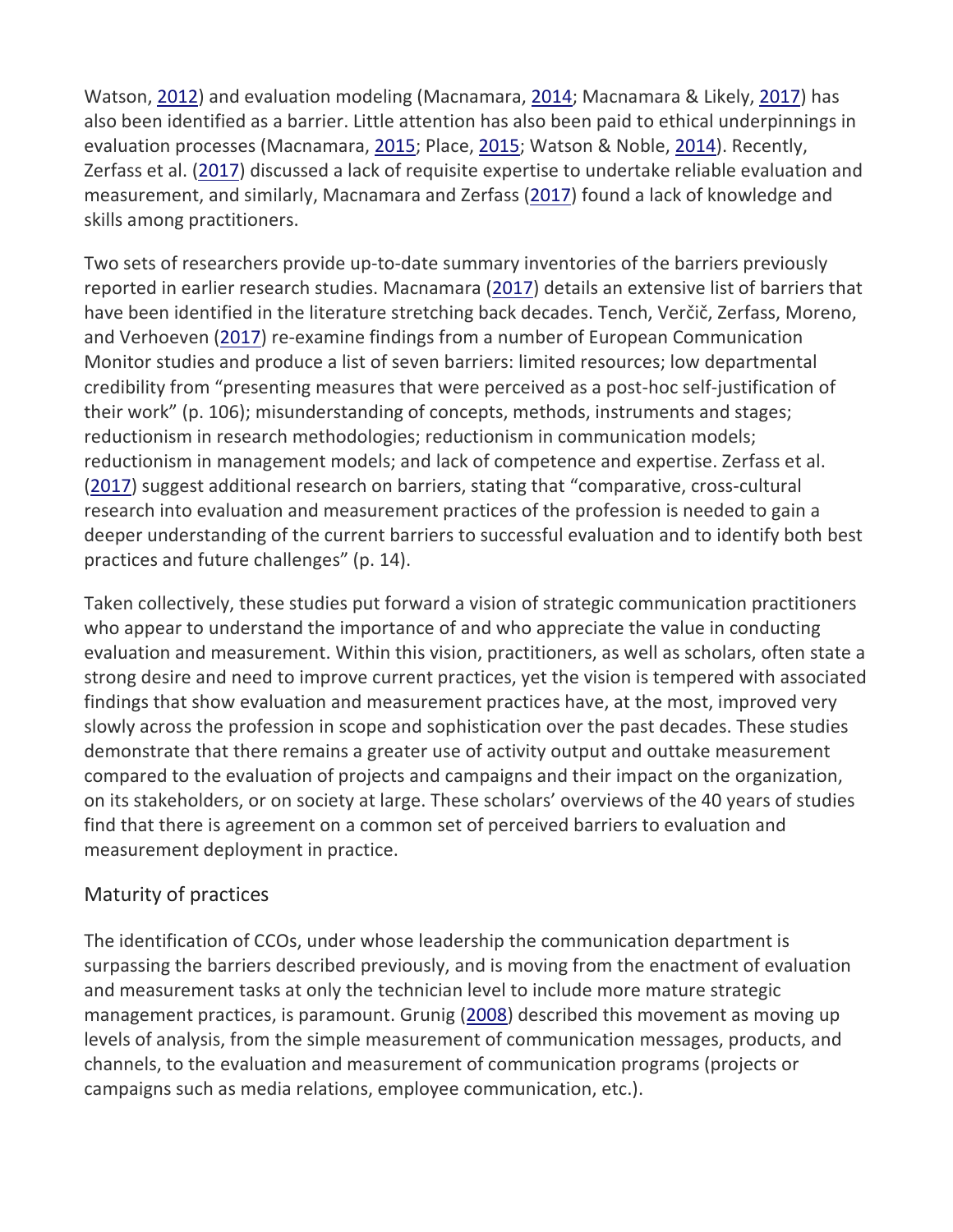Next, analysis focuses on the evaluation of the overall public relations or communication function, moving to evaluation of the function's role in organizational effectiveness and success and, finally, to an evaluation at the societal level—evaluating the contribution the organization makes to societal welfare, particularly the strategic communication department's role in organizational ethical behavior and social responsibility (Grunig, [2008\)](https://www.tandfonline.com/doi/full/10.1080/1553118X.2018.1533555). Grunig [\(2008\)](https://www.tandfonline.com/doi/full/10.1080/1553118X.2018.1533555) presented five levels of analysis, with evaluation and measurement at each higher level of analysis. Hon [\(1997\)](https://www.tandfonline.com/doi/full/10.1080/1553118X.2018.1533555) added another unit of evaluation and measurement analysis, that of the individual practitioner or communication department employee and how effective they may be in achieving what is expected. Buhmann and Likely [\(in press\)](https://www.tandfonline.com/doi/full/10.1080/1553118X.2018.1533555) provided a seventh level or unit of analysis by differentiating between and among project/campaign and program. They argued that the overall strategic communication function includes integrated programs for marketing communication, employee communication, and media relations, and within these programs separate projects or campaigns are conducted. Then, from the perspective of the function's CCO, a very mature set of evaluation and measurement practices would include evaluation and measurement at all seven levels or units of analysis: message/product/channel, project or campaign, program, organization, society, department, and individual employee (Buhmann & Likely, [in press\)](https://www.tandfonline.com/doi/full/10.1080/1553118X.2018.1533555). As noted before, studies demonstrate a greater application of message/product/channel output and outtake measurement in comparison to evaluation and measurement at any other level, be it on the level of projects and campaigns, programs, the organization, or society. A recent quantitative survey of 1,601 professionals working in the communication departments of corporations, nonprofit, and governmental organizations found that attention was focused most on lower level units of analysis, such as media clippings, yet impact on organizational targets like stakeholders, financial impacts, and intangible assets, such as brand and organizational culture, was neglected (Zerfass et al., [2017\)](https://www.tandfonline.com/doi/full/10.1080/1553118X.2018.1533555). Research and professional commentary suggest a profession having difficulty climbing a maturity ladder and a need to focus research on those communication executives who have overcome barriers with the goal of enacting more mature evaluation and measurement practices.

In summary, there is an ongoing stream of research focused on current practice, practitioner attitudes, and perceived barriers to improved evaluation and measurement practices. Interestingly enough, no research has been undertaken to identify and closely examine CCOs who are overcoming the barriers identified in the literature or working to mature their practices. To fill that gap, this research focuses on understanding the characteristics of these leaders and organizations in attempting to build strong, sophisticated measurement and evaluation programs and which have, in some degree, overcome many of the barriers addressed in this literature.

## Method

This research project set out to examine the following research questions, in order to contribute to the gaps in research: RQ1:

How do leaders build measurement and evaluation practices and programs?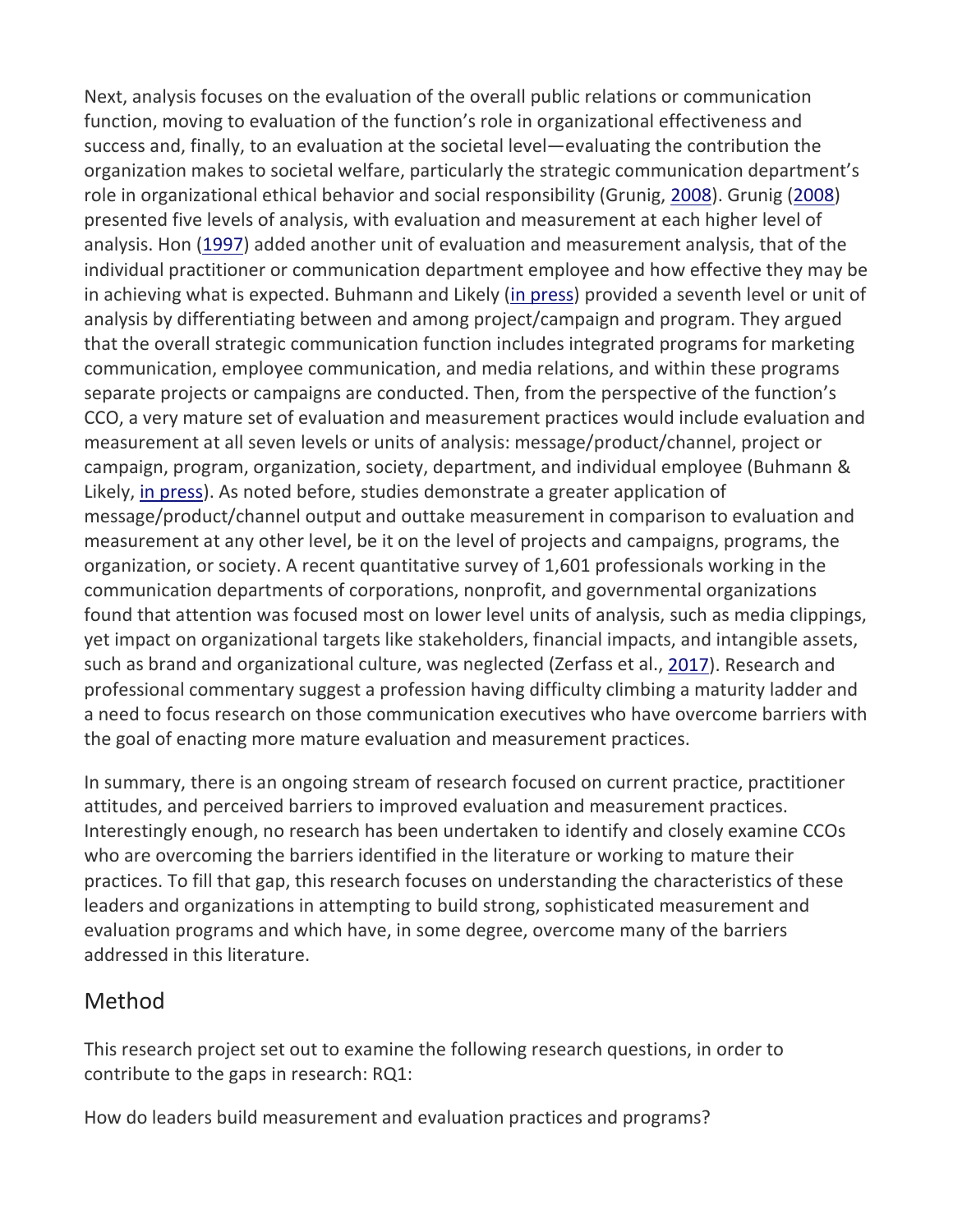RQ2:

What are strategic communication leaders' measurement and evaluation objectives?

RQ3:

How do strategic communication leaders judge the success or maturity of measurement and evaluation efforts?

The purpose of this study is to provide insights, from in-depth interviews with corporate communication executives who were selected by their peers as leaders in evaluation and measurement, to better understand characteristics of leaders and departments who excel at measurement and evaluation. Research was focused on understanding internal processes and key factors that impact the development, adoption, use, and growth of evaluation programs and measurement practices.

Authors conducted in-depth phone interviews with communication executives from an international pool of major corporations. The study relied upon purposive sampling, with interview participants strategically recruited through organizations known to have demonstrated past leadership in communication evaluation and measurement. The research team approached members of various groups — informally part of what could be considered an evaluation and measurement community of interest — such as the German Public Relations Society (DPRG) and the International Controller Association (ICV) Value Creation Through Communication Task Force, the International Association of Measurement and Evaluation in Communication (AMEC), in particular their Academic Advisory Group, and the Institute for Public Relations Measurement Commission (IPRMC). As well, executive leaders in the Institute of Public Relations (IPR) and the Arthur W. Page Society, together with prominent academics and professionals based in various countries, were engaged to help identify a pool of possible evaluation and measurement leaders.

The final sample primarily consisted of executives from Fortune 500 companies with representation from a wide range of business sectors and industries, including insurance, energy (oil and gas), technology and communication, transportation (a major airline), manufacturing, retail, health care, and consulting. Interviewees were based in Asia, North America or Europe, typically at corporate headquarters. The majority of participants held titles such as Chief Communication Officer (CCO), Vice President of Corporate Communications, or Director of Measurement and Analytics (selected for interview by the CCO), or held similar professional roles and organizational responsibilities.

An initial screener questionnaire was developed and refined by the team of researchers to determine the relative sophistication of evaluation programs and measurement practices and to verify the quality of the recommendation to the pool. The screener asked respondents about their use of evaluation and measurement frameworks, dashboards, and performance indicators, sophistication of measures, how regularly they track and report on communication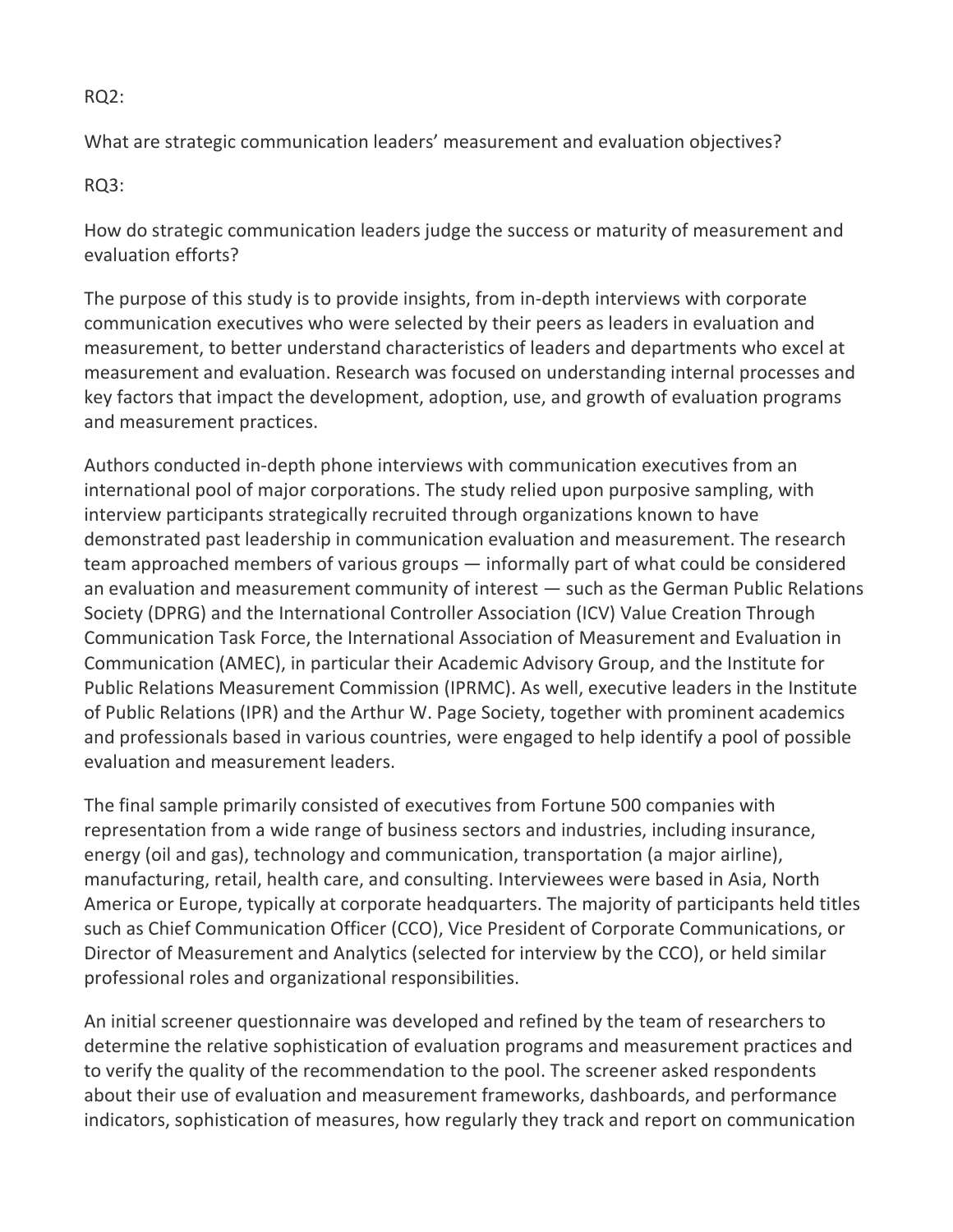effectiveness, use of communication evaluation findings, and their investment in communication and measurement resources. Following the completion of the screener and subsequent acceptance, research team members individually interviewed participants. During interviews, executives were asked about their planning processes, roles, key measurement practices, perceptions of communication's value or merit within their organization, utilization of metrics by organizational leaders, the alignment of measurement processes with industry standards and existing models, barriers to advancing evaluation and measurement, and to reflect on the growth and development of their own programs and practices. Participants were promised their individual comments would remain anonymous in order to allow for candid conversations and honest assessments of organizational activities. The total sample consisted of 20 interviews, which ranged in length from 30 minutes to over an hour. Interviews were digitally recorded with the knowledge and consent of the participant, and then professionally transcribed by a paid research assistant.

Following the transcription process, the research team and a graduate research assistant completed an initial coding of interview comments to identify key themes connected to common barriers and challenges identified in the literature. Strauss and Corbin [\(1998\)](https://www.tandfonline.com/doi/full/10.1080/1553118X.2018.1533555) grounded theory approach for open coding was used. Throughout the coding process, the research team worked together to identify major patterns, solidify significant themes and perspectives emerging, and cluster codes into subcategories (Strauss & Corbin, [1998\)](https://www.tandfonline.com/doi/full/10.1080/1553118X.2018.1533555). Key findings from this qualitative analysis process are presented next along with noteworthy quotes from interviewed participants.

## Findings

A number of findings with important implications for strategic communication emerged from our interviews. Key insights from organizations that are overcoming common barriers to evaluation and measurement are reported here. RQ1:

How do leaders build measurement and evaluation practices and programs?

## Adjustment, alignment then integration

In our interviews, we identified three themes that reflect the general steps strategic communication leaders took to progress to sophisticated programs: communication executives' evaluation and measurement programs were first used to adjust their department's strategies and activities; then were aligned with other business units; and finally, were integrated with organizational goals and priority plans. For example, leaders started out using measurement to assess the impact of communication strategies and inform the next cycle of communication planning, using evaluation as feedback to adjust communication activities. As their programs advanced, communication leaders started focusing on measurable outcomes and lining these metrics up with the activities of other corporate functions. In the most sophisticated organizations, communication plans "nested" with other business unit's plans and objectives, and communication activities were integrated with organizational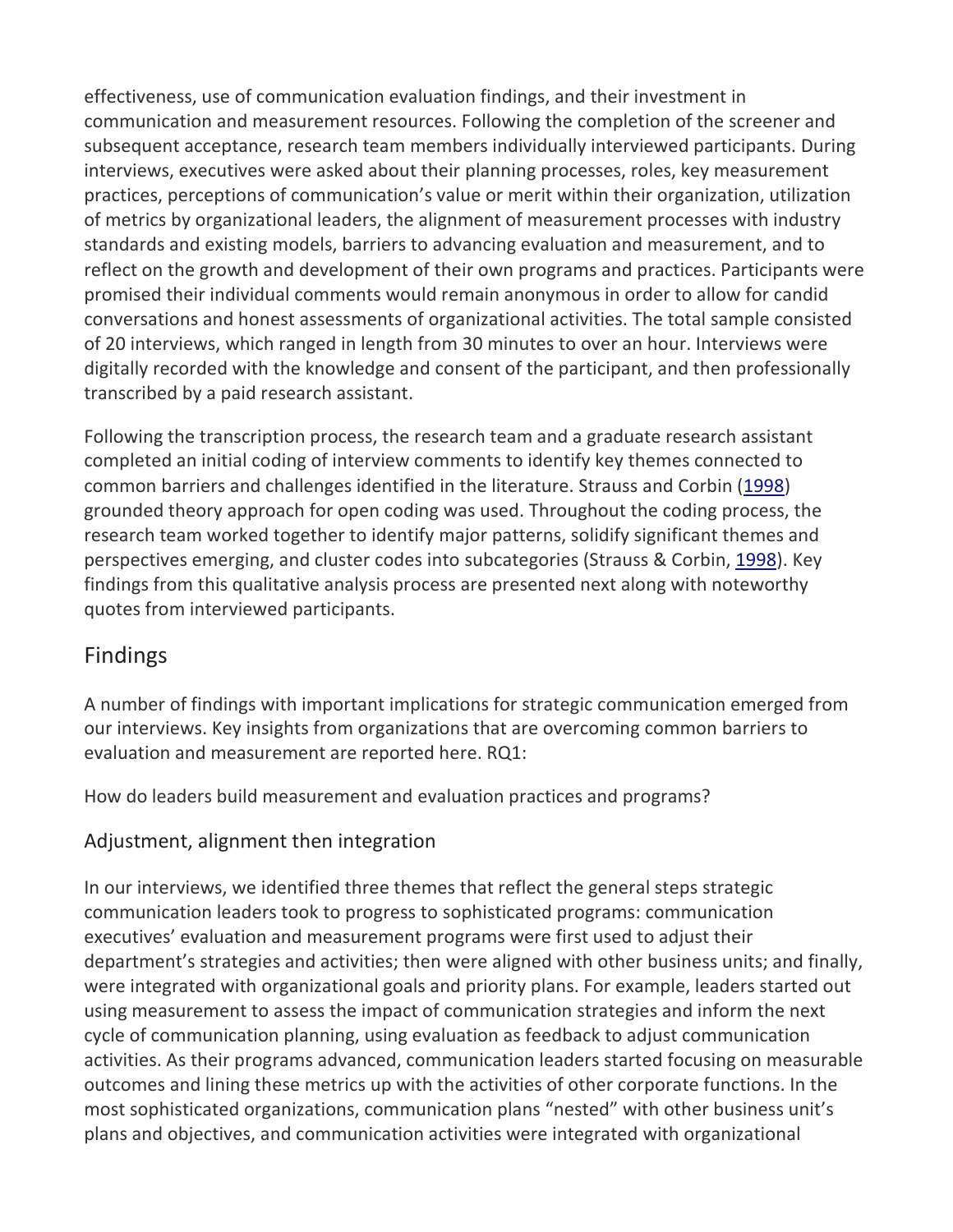priorities. Evaluation work was used to demonstrate clear links between communication activities, communication plans, the planning and work of other corporate functions, and organizational priorities. These trends are described and illustrated next.

#### Use findings to adjust communication activities and organizational objectives

Communication leaders in the early stages of their programs used measurement findings primarily to assess the effectiveness of communication activities, then to adjust communication strategies, and then to inform the next cycle of communication planning. For example, one senior communications executive told us:

The seven dimensions [we use in one of our measurement models] are around Performance, Products and Services, Innovation, Leadership. And then your CSR components are Citizenship, Governance, and Workplace. … When we look at this dashboard, this model, and we see that CSR could give us the most lift, [and] we've got a great CSR story that we've really never told, we started pushing it through multiple channels and doing different partner events.

Even early in the development of their programs, executives built a strong internal understanding of how to inform communication goals within their department. This was the base upon which more sophisticated evaluation and measurement programs were built. If those outside the communication function were to understand the business case for measurement, the communication team also had to embrace its value and articulate its importance, as this is how measurement alignment with other units and organizational objectives begins to happen and opportunities for advising or coaching other units are built. As one global vice president said, "[The gateway to using more advanced communications effectiveness measures is] having a strong strategy and having people understand what your objective is from a communications standpoint."

Setting up evaluation of communication activities was the first step in making sure most communication practitioners within the organization could internally articulate the business case for specific communication strategies. Once the use of evaluation findings was strong within their own departments, communication leaders shared those findings with other business units and organizational planners, setting the stage for members of the department to advise and coach other organizational leaders. This work is described in more detail next.

#### Align communication measures and plans with the work of other business units

Communication leaders also built partnerships with other business units to align their work, tools, and insights with the objectives and operations of other organizational groups. Communication leaders were not measuring work only within the communication silo, but instead built a holistic approach to communication, in which impacts on all stakeholders were considered and tied together. To enhance adoption by the business, evaluation operatives acted like internal consultants – consulting on objectives and measurement methods upfront. One head of influencer analytics explained, "We'll blend the data from what's happening in the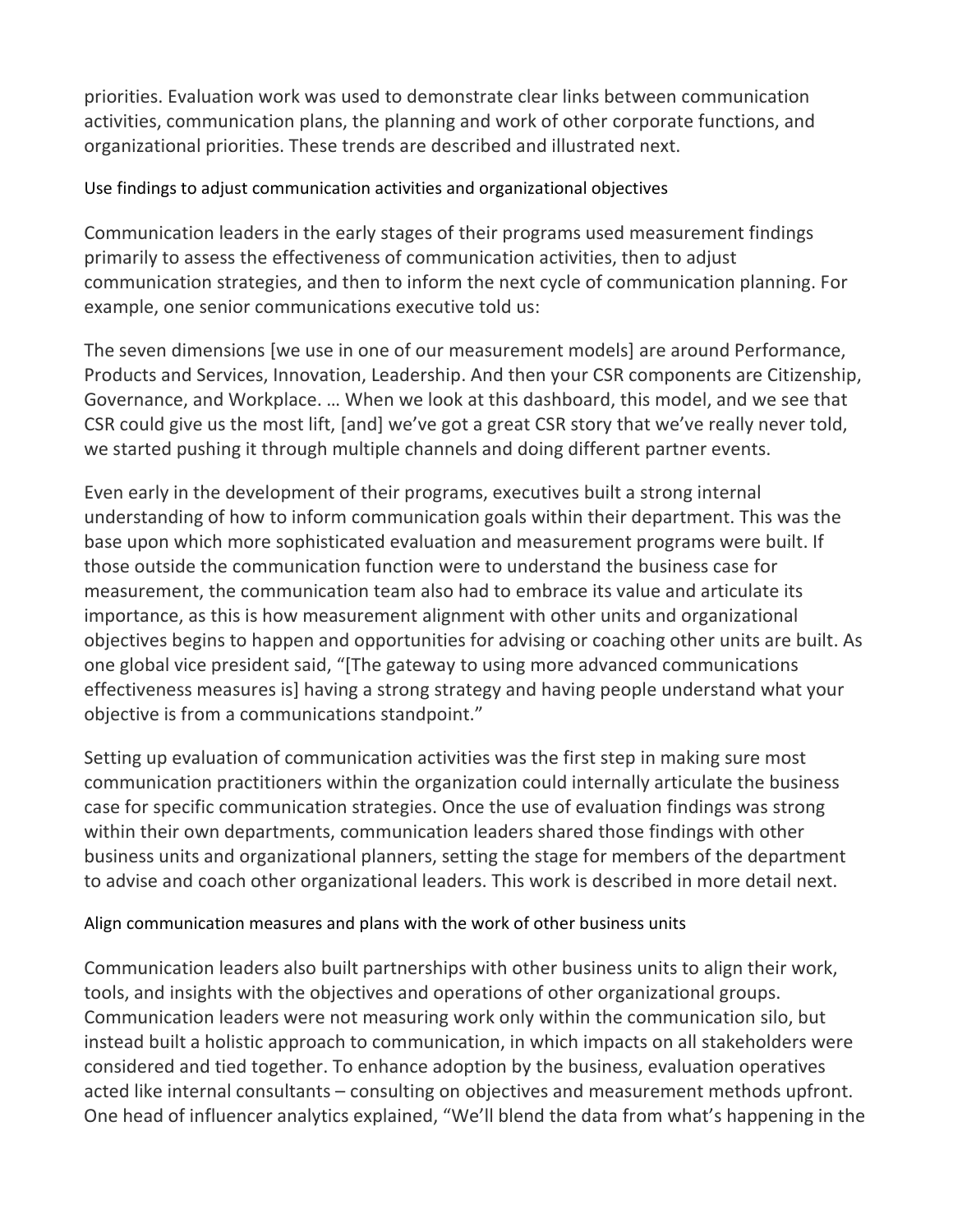market and we'll work with the teams from across marketing and even sales and our business units to say: 'Here's where opportunity is. Here's what customers are saying. Here's what the market is saying.' And bring all those together to help drive the planning and the strategy, the messaging, the content, etc." As programs advanced and relationships with other business units strengthened, communication leaders increased their role as internal consultants and contributed measurement data that informed other corporate functions' planning and decisions. Evaluation helped lift the perception of the communications function, leading to earlier and increased engagement during management strategizing.

Dedication to working cross-functionally was a significant way communication leaders advanced their evaluation programs and improved the strategic contributions of the communication function; however, building these partnerships with other units was a challenge. Interviewees noted that it takes longer and many decentralized or devolved organizations don't have a hub at the center of their organization to facilitate this process. Having an organization with a strong data-driven culture might ease this process, as one division chair for communication at a leading medical organization remarked: "We're a data driven organization. We make decisions based upon data. And so I don't have to go to HR and Market Research or other groups to try and convince them this is a good thing. Everybody is on board. I think that that really helps. The challenge has been with some groups, helping them have business goals tied to communication."

Communication leaders stressed the importance of overcoming challenges associated with cross-functional partnerships, as lack of knowledge of other business areas relegates communication work to its silo – thus stunting the growth, advancement and perceived value of evaluation programs. As a director of measurement and analytics explained, "I think [the missing piece from delivering more effectively] can be lack of communication or knowledge of what's going on in other areas of the business...It's that whole silo problem where you may not be aware of it, you may not have knowledge of it, so therefore you don't include it. And I don't ever want to look like we're disconnected." Communication executives with sophisticated programs also felt integrating their activities with other units helped demonstrate how communication generates revenue and connects to assets such as brand equity: "The real magic happens when you get multiple disciplines at the table early on to be building a tapestry…where they can stack and play off of each other. And then, at the end, it is much easier to measure, because you see how the pieces all fit together."

This respondent went on to describe how this worked in the pharmaceuticals industry in which she worked before her current job: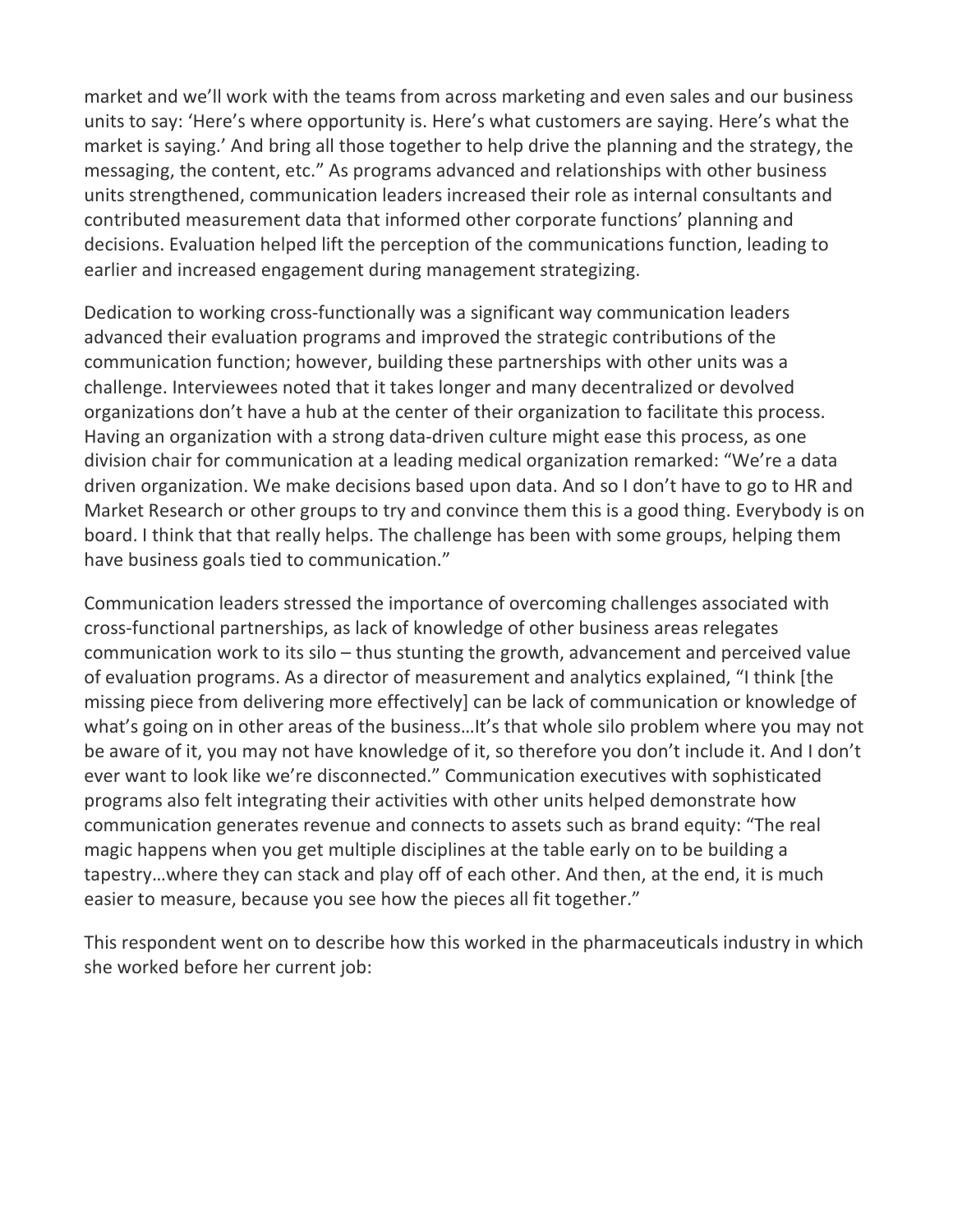A business team is generally what it's called. And that business team is cross-functional and … they include R&D…. The [people with] expertise then [start] to talk about "How are we going to commercialize this? How, are we going talk to consumers, patients? How are we going to talk to … the best physicians to be using this drug?" … So, by its nature, it's very cross-functional, if you have to have consumer and physician and advertising and communications and all sorts of different groups.

Integrate communication plans and measures with organizational objectives and priority plans

Corporate communication executives with strong evaluation programs described efforts to improve strategic management by integrating communication planning with organizational objectives and using evaluation and measurement practices to demonstrate how communication activities contribute to corporate objectives. Communication executives also honed their ability to show straight lines between communication efforts and business results, which was key to departmental growth. A manager of public affairs at a multinational energy company said, "If you're measuring what you do, [are] accountable for what you do, and you can show a much straighter line between what you do and business outcomes, that ultimately is what allows you to continue to grow…If you're not doing those things, it's a path to extinction." Communication planning was approached as an ongoing strategic process that was tightly tied to the organizational planning process. Communication leaders served in an advisor role in some of the initial organizational objective setting and planning sessions in order to ensure communication goals aligned with functional business measures, and to ensure organizational priorities considered insights developed from communication evaluation programs. On this point, one executive reflected, "The measurement data is heavily integrated into that planning process to insure that we actually are leveraging and operationalizing the insights from that, before we just started something from scratch – or out of the blue – that's not baked in data and informed by those insights that we've captured throughout the year." RQ2:

What are strategic communication leaders' measurement and evaluation objectives?

#### From proving communication's value to providing insights

Once comfortable with communication's authority and stature within the organization, communication executives were motivated to provide insights that mattered to many business groups and organizational leaders. Insights are defined as new learnings of significant consequence to an organization, based on meaningful interpretation of research. Interviewees' objective was to provide insights that were evidence-based and actionable for the organization. Communication leaders with mature evaluation programs chose to report on the intelligence they'd gathered and the insights they'd drawn as forecasts in counseling other senior executives, rather than simply showcase the effectiveness they had obtained in previous communication campaigns. That is, as evaluation programs developed in sophistication, communication leaders centered their reporting opportunities on insights drawn from their evaluations overall, in order to inform future organizational decision making, rather than glorifying their work in measures, such as success in social media channels or in recently conducted communication campaigns. This change in reporting helped leaders move away from discussions centered around communication value, or on the merit or worth of a particular communication initiative, with other business units and organizational leaders. Instead, interviewees wanted to move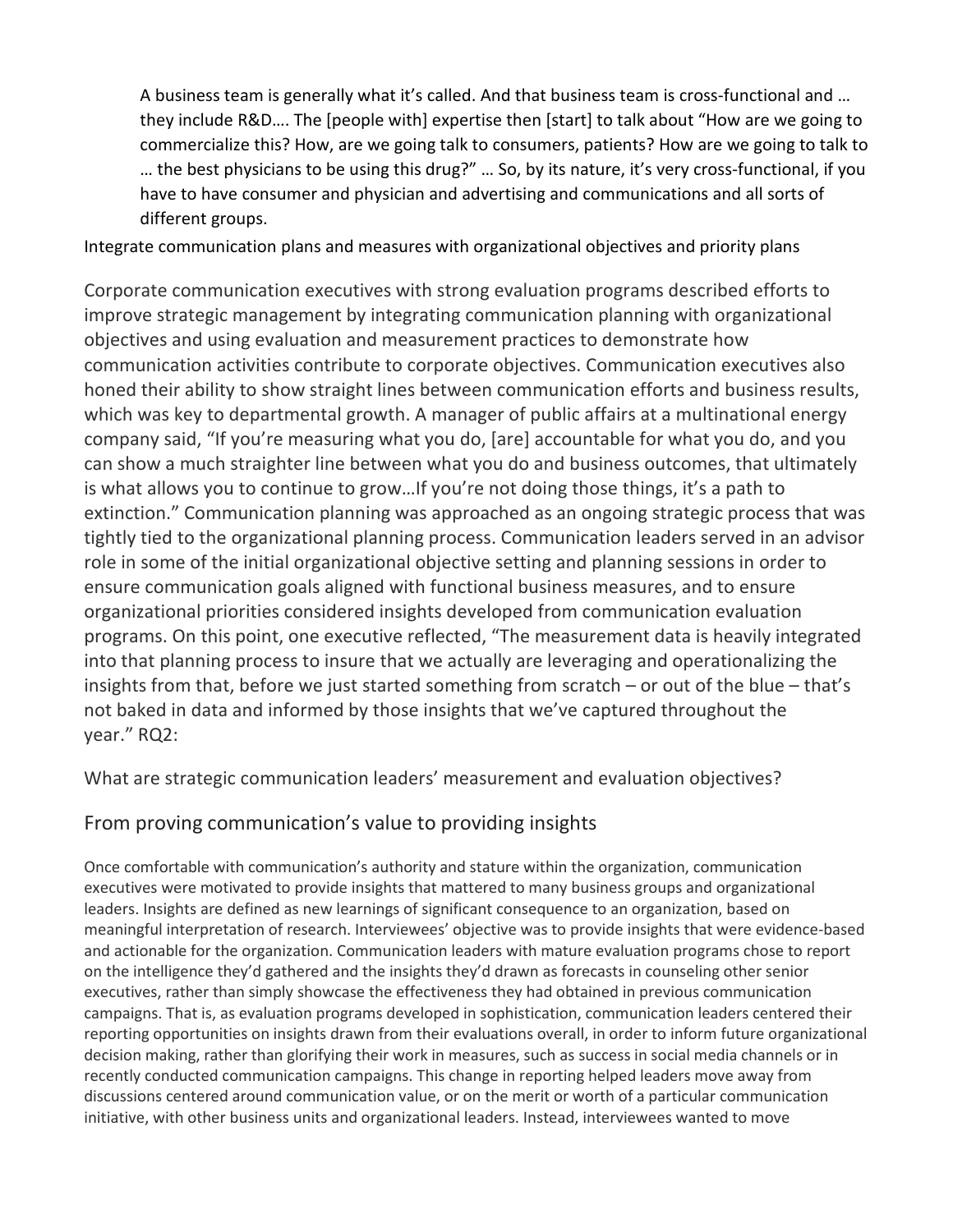conversations towards insights that were based on research and were relevant to future action plans of other groups. This required more sophisticated analyses, the integration of many data points from within and outside the department, a focus on formative research and a concentration on evaluation, not simply measurement. These trends are explained next in more detail.

#### Move away from discussions about communication's merit or value

By demonstrating the strategic importance of communication insight derived from data generated by multiple and increasingly sophisticated methodologies or tools, trusted relationships with organizational leaders were built—allowing these relationships to move beyond any discussion or questioning of the perceived value of communication. A chief communications officer and global vice president at a Fortune 500 food company remarked: "I don't have to prove my value to the company or communication's value to the company. They know it. It's a cost of doing business these days." But the CCO admitted, in order to maintain this level of trust in communication, "You have to continually show your line of sight to the business, that you're aligned with the business." For this interviewee, 'line of sight to the business' was making sure the communication department's work was visible in the organization and that everyone inside the department clearly understood how their work aligned with business goals, objectives, and values. Communication executives with sophisticated evaluation programs were especially cautious about how far communication effectiveness measures were shared, typically trying to keep these within the communication function itself. Communication executives centered reports to senior management on insights, rather than traditional media or social media effectiveness measures, as they felt there was danger in regularly reporting measures that do not directly inform the decision making of organizational leaders and boards. Communication leaders could determine when comparison findings or insights about initial reactions from stakeholders (like from social media) might be valuable to other corporate functions on a case-by-case basis. This is described next.

#### Report insights

Interviewees described how being reflective about measurement reporting contributed to their success. All interviewees reported some metrics to individual business unit executives to demonstrate the impact their communication product, channel or campaign may have had on a business project and its objective. As noted, these measures were not reported to a board or management team as a whole. Over time, interviewees honed their ability to focus on the most meaningful metrics, to decide when and how to report communication effectiveness measures, and how to provide learnings that were actionable for other business units in order to support their next planning cycle.

The leaders understood that their evaluation programs needed to provide learnings and insights that were actionable for other leaders, to continually build communication's authority. Most importantly, these leaders included high-level metrics concerning stakeholder relationships, corporate reputation, brand image, and corporate social responsibility (CSR), along with their product/channel and campaign metrics in their current evaluation and measurement programs, which then allowed them to have difficult conversations about corporate strategy formulation and implementation decisions, and to steer the organization through issues management. Some interviewees discussed their efforts to share insights from these evaluations, with one vice president from a global manufacturing corporation based in Germany explaining, "I use the survey results to insert objectivity into Board and management discussions. My evidence-based insights foster a higher level of discussion. And by giving strategic input I raise the reputation of my department."

One interviewee said this was one of their key evaluation and measurement strategies: "One of our measurement strategies… is turning … the numbers in our findings into action. So, taking a look at everything that we found — the analysis and the insight — and really, really coming up with some actions. What are we going to do as a result of the numbers?" Making evaluation actionable and knowing how others might use communication insights were key in drawing other business units to communication. One vice president of corporate communication at a top 20 Fortune 500 company attributed their recent increased investment allocated to evaluation and measurement initiatives to the department's skill in "operationalizing the insights"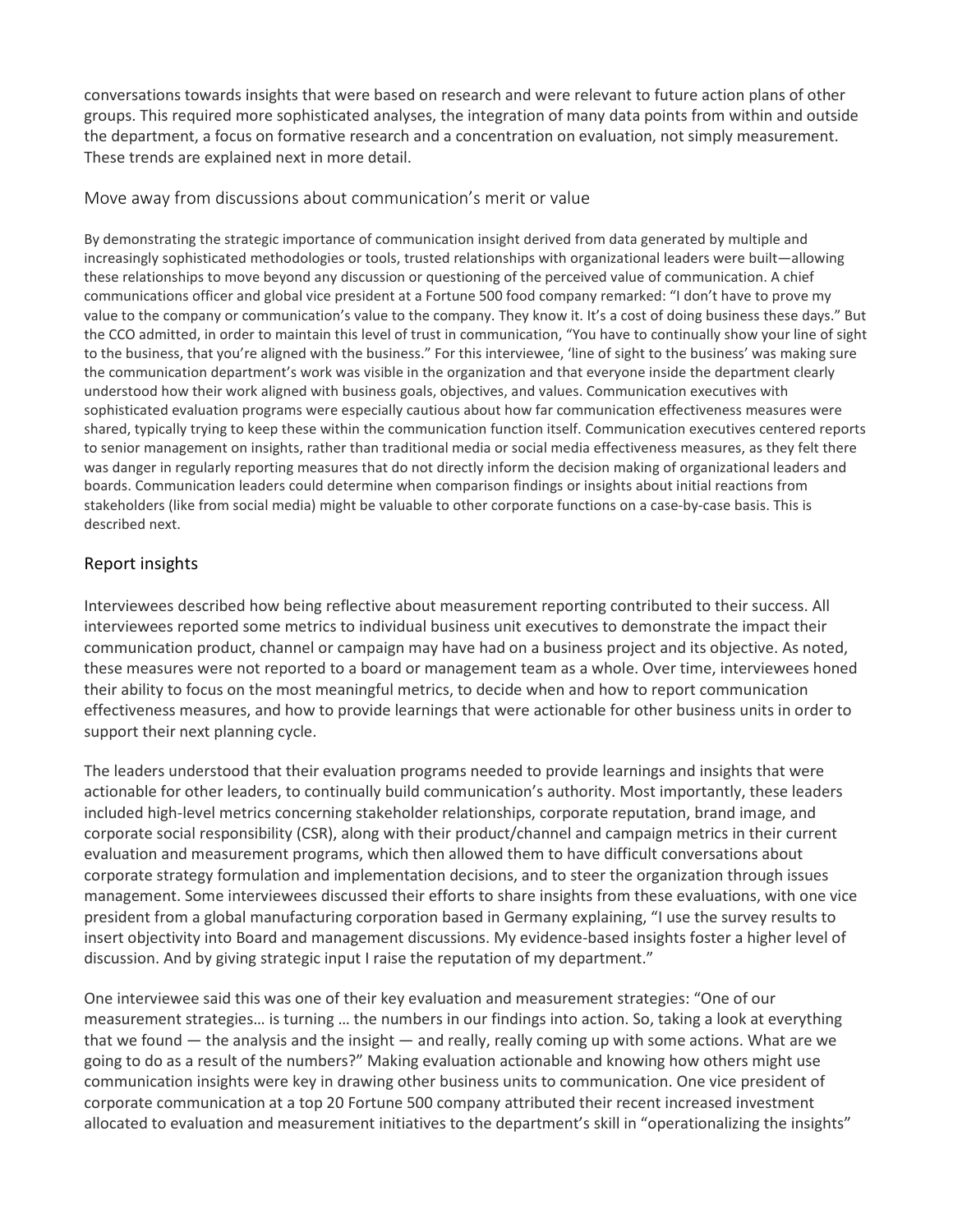they had generated from measurement. In regard to "the efficient deployment of resources," the interviewee noted, "there's a ton of value to us being able to grow our investment in measurement as we become more efficient from the insights and the data that we're capturing there."

Communication executives had different views on the need to produce a 'scorecard.' One vice president of group communication and marketing at a multinational manufacturing corporation and someone with a very sophisticated evaluation and measurement program said, "I want to steer clear from the danger of a formal scorecard, one that's reported to the Board two times per year. First, it's not important information in itself for Board decision making. Second, you are always compared to a baseline and the tendency is to always need to report higher and higher gains from that baseline. I only use supplier scorecards internally." On the other hand, a vice president of corporate communications and public affairs at a top 25 Fortune 500 company, someone with a slightly less sophisticated program, disagreed. This communication department produces a scorecard but this communication executive relies on the deep business experience of the executive team to not continually inflate measurement baselines: "You know, measurement is glacial. And luckily the leadership team doesn't get too hooked up on those topics and say, 'I need to see a five-point improvement in X,' because they get it…And just because we don't have the right measure or we don't see it moving every month, doesn't mean these aren't the right things to invest in. We have a really tenured senior leadership team…so it's relatively easy to explain this to them. They're very wise." The tendency for communication executives leading much less sophisticated evaluation programs was to produce a regular scorecard and report less sophisticated metrics.

#### Connect the organization with outside environment and stakeholders

In our interviews, communication executives also described their motivation to use evaluation and measurement programs to connect organizational goals, the outside environment, and stakeholders. Environmental scanning within measurement programs was used to track major stakeholder groups and their issues. Asked if other business units had their own intelligence groups [similar to that evolving in the communications group], one communications executive answered: "Not the kind of stakeholder intelligence capability we're building, no. Actually, that's a functional expertise that we would provide to the businesses."

Communication leaders saw their role as paying attention to current events and factoring them into organization planning and decision making. One senior communications executive gave this example:

"We're constantly tracking what's happening in the external environment. … So, we know where the needs for our support might be most acute. So, let's say we know that there's going to be activity to disrupt our [company's] ability to do business in certain geographies. We're tracking what public sentiment is. We're tracking what stakeholders are involved in. We might say, "This is happening in this area. This area is very important to us. We have a lot of our business plans based in that geography." And we'll use the data and the understanding of the public sentiment … to drive our engagement strategy."

A manager of public affairs in a multinational energy company said, "Almost everything [our organization does] requires the public's permission to do it. We either have to get permits or beat back punitive measures that will try to slow us down or stop us from operating. And so there's always a communication element to everything we do. But, we don't do communications just for communications' sake. It has to be a means to an end." Communication executives pointed out, as noted previously, that other business functions often do not have the intelligence across multiple stakeholder groups that communication functions build, so they made sure their evaluation reports leverage this strength and create their insights based on this gathered intelligence coupled with the data from their many evaluation and measurement metrics. RQ3:

How do strategic communication leaders judge the success or maturity of measurement and evaluation efforts?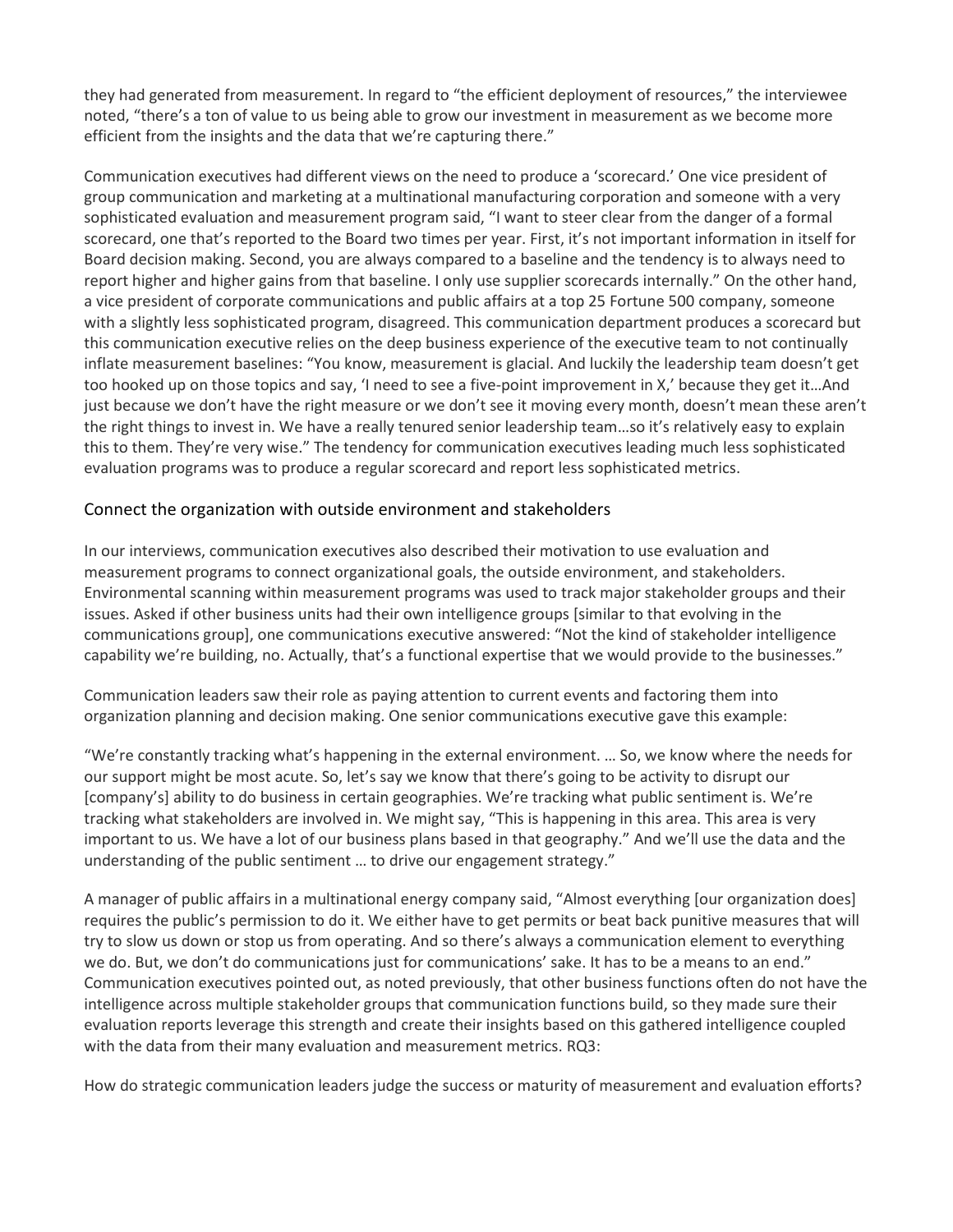Respondents described their journey over the last several years as moving away from relying only on simple measures such as message reach to growing comfortable with more advanced sets of tools and advanced metrics. They described success as a move towards customized programs and reports centered on key performance indicators (KPIs). Interviewees also described success as building a strong evaluation culture inside the department and among organizational leaders. These themes are described next.

#### Strong evaluation expertise at all levels

Communication leaders described the importance of having all employees within the communication function able to articulate the value of their work and demonstrate how it connects to other business units and organizational strategy using metrics. As a vice president of corporate communications for one of the world's largest telecommunications companies remarked, "When I first took over this function five years ago, we didn't have people across the team that were skilled and comfortable talking metrics, but we've gotten them to that place where, no matter what level you're at, they are pulling data and stopping conversations at the working level."

This evaluation activity had a positive effect on the overall communication department's stature within the organization and on the attitudes of staff. Staff felt appreciated and well respected within the organization when able to articulate their value through numbers and demonstrate how their work drives business needs. As a communications officer said, "Everybody [in the communications department has] gotten with the program. They're happy. They're appreciated. They're much [better] respected within the organization, because they are able to articulate their value through numbers. And, they are not just fighting all the time trying to explain what the heck it is they do. They're very focused on 'this is my role. These are my responsibilities. And this is what I'm driving from a business perspective.' If you can get everybody in that vein, it's an amazing thing. Very motivating."

Interviewees felt growth and success happened when all communication staff had not only a baseline level of evaluation and measurement expertise but also could connect strategy and data. Interviewees describe being easily overwhelmed with the amount of information they are able to generate and how much they value the ability to interpret and drive strategy based on findings for all members of the department, including new hires. Some interviewees described using industry standards and models in their early stages of development and as a tool to familiarize new employees with key measurement practices and terms, but that they had different needs as their programs grew more sophisticated. Some communication leaders were familiar with industry standards and described how models and resources from organizations such as AMEC, IPR, the German CC model, Reputation Institute, and the Norwegian Business School influenced their work. Other communication leaders did not find value in industry practices or standards, as they were too restrictive, defensive-oriented, and focused more on effectiveness of simple communication practices rather than overall value of larger communication programs or strategies.

Strengthening the evaluation culture within the department also allowed leaders to increase the accountability of all communication practitioners; some interviewees tied the work of their direct reports to an internal scorecard and held them accountable for their effectiveness, such as on reputation. Some felt this might set up potential conflicts. "If you're the HR guy and your management incentive compensation plan is dependent upon the employee engagement score going up, you're going to make sure that that survey is structured to focus on a lot of strengths. If you're incentivized for fixing problems, you're going to make sure that survey is focused on a lot of weaknesses so that you can go in and fix the problem and demonstrate a year over to year improvement on the problem," cautioned a chief brand and communications officer.

Even though they saw widespread evaluation expertise inside the department as an indicator of maturity, many organizations still valued outside partners for the specialized expertise that they could add, and their ability to share insights across peer organizations. Some advanced programs had data scientists on staff and teams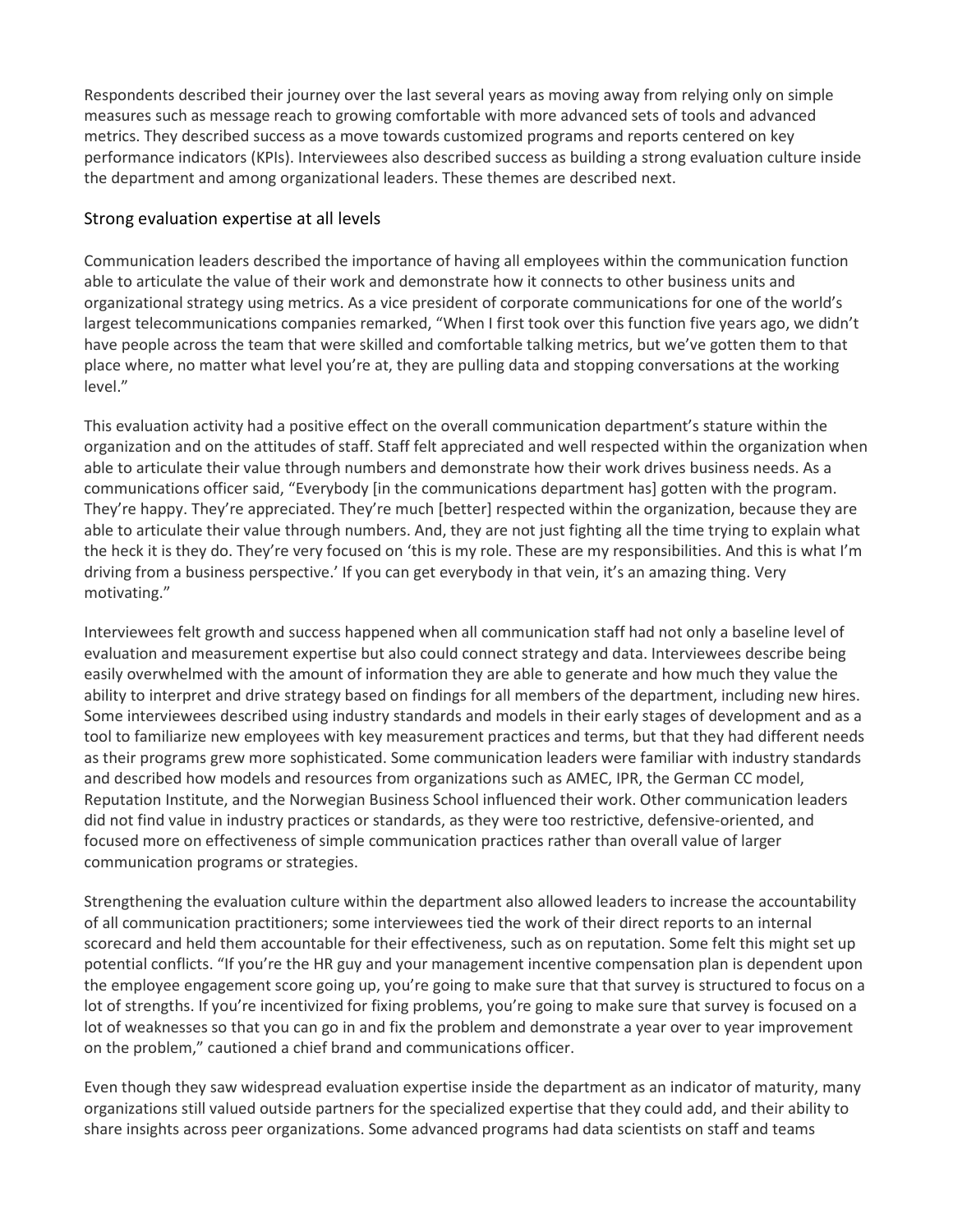specializing in insights and analytics. Before getting to this point, leaders relied on a few experts in the IT area for analysis and partnered with outside agencies to improve their measurement capabilities. Organizations often leveraged a key internal or well-known external expert for training and charting new directions for measurement and evaluation practices. One interviewee described his organization's strategy of balancing internal expertise with outside resources: "We obviously have a lead (internally) who oversees our measurement protocols and is the primary reference interface with our vendor team, where we have a ton of analysts who are culling through and doing the real-time data analysis and scrubbing. And so, we have a team of two [or] three internally that supports what is a much larger agency team externally."

To foster a culture that encourages all communication employees to hone their measurement and evaluation skills, executives also brought their own passion and personal expertise in this area. Indeed, the executives with the most sophisticated programs had high levels of expertise: some held PhDs, others were self-taught, but all could "speak the language" with their internal or external specialists and use their deep understanding to direct these measurement experts.

#### Competence with holistic measures and tools

Interviewees also judged their success by growing competence with more holistic measures and tools. In the early stages of their programs, communication leaders did not have tracking research that allowed them to assess communication beyond the output level, which prevented them from having a rigorous measurement program that could generate insights and demonstrate business value. Some communication executives were unsure how to navigate a path forward and advance their research toolkits at this early stage, but were driven by general dissatisfaction with traditional tools focused solely on output measures, and a strong internal dedication to continuous improvement of tools and expertise.

Once they refined their ability to assess communication reach measures like exposure, communication leaders started to tie these granular metrics to response measures like knowledge and behavior change, and then to organizational performance measures such as sales. Although interviewees rarely used the language of outputs, outtakes, outcomes and outflows, suggested by dictionaries and models from industry bodies and academics, interviewees did seem to move through these basic stages. One executive explained, "So we start with: What's the business outcome we're trying to achieve? And then, what are the communications goals as a part of that? And then we always try to measure the effectiveness of the communications as part of that broader project. [However,] if we're working on a business project, and we achieve our communications goals, but we don't achieve the business outcome, we don't necessarily consider that a success. Because ultimately we want to be held accountable by the same overarching measures that everybody that's part of an integrated team is held to." The move to a focus on organizational performance measures was pivotal in how interviewees described their journey of maturity. The desire and pressure to contribute to business-level decisions motivated them to combine multiple data sources and reach out to other business units to share tools, when resources were limited. Interviewees described the challenge of figuring out how to tie communication activities to brand awareness and quantifying organizational measures, like company reputation. It was difficult for some organizations, especially those without Customer Relationship Management (CRM) systems, to make direct links between communication activities and business impact.

#### Ability to customize measurement practices and evaluation programs

As measurement and evaluation programs became more advanced, customization became important because it allowed for more back-and-forth interactions with executives to determine which measures the organization cares about and what measures might be "aspirational" for the leadership team. Customization also helped communication work tie more tightly to intangibles, such as stakeholder relations, reputation, and corporate social responsibility. Third party and research insights were used to validate strategy and metrics. One chief brand and communications officer described their use of this strategy: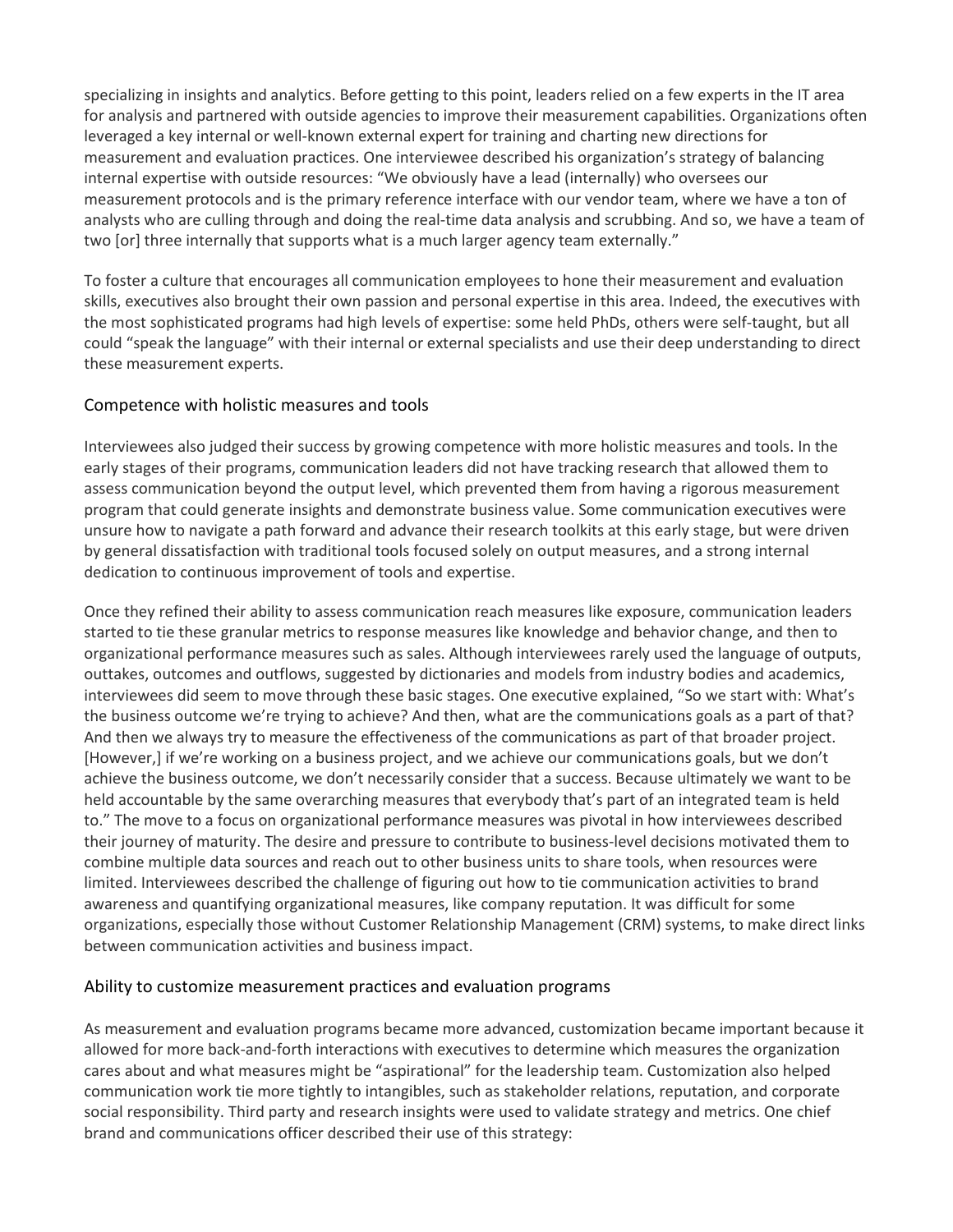"I use Reputation Institute data. And I use the movement of the pulse score. And I take their model, and I blow it up. I even bring Reputation Institute people in once a year to kind of put more color into the data particularly for the finance folks [and the] Board. And only recently elevated [it] to the Board because we've got a new CFO, and I brought him in and it was supposed to be a 45-minute session. It was an hour and a half, because he was so fascinated that we're using a model and math to tie it to attributes that, based on 26 years of research and data, we're as accurate as we could get. Almost using that historical data as predictive analytics. And he's the one that said, 'You need to do this regularly to the Board.' So, it's effective. As much as you can use third-party data to validate your strategy and your metrics, the better off you'll be."

## Discussion and future research direction

This study extends strategic communication scholarship and practice by exploring the success of top leaders in evaluation and measurement and illustrating how they have advanced their practices. Our research revealed that interviewees moved their programs through three steps: adjustment, alignment, and integration. In the adjustment stage, communication executives use measurement practices to improve communication plans and make communication activities more effective. In the alignment stage, communication leaders use evaluation programs to also connect their work with the strategies of other business units. In the integration stage, communication executives are able to leverage measurement practices and evaluation programs to connect organizational decision-making processes to the external environment.

Volk and Zerfass [\(2018\)](https://www.tandfonline.com/doi/full/10.1080/1553118X.2018.1533555) examined alignment as a key concept for strategic communication research and practice, and distinguish between *primary alignment*, which is focused on connecting communication strategy and corporate strategy, and *secondary alignment*, which takes an integrated communications perspective, as it is focused on aligning communication strategy and activities. Our research builds upon their scholarship by demonstrating how central measurement practices are to both types of alignment. Our interviewees with mature programs used measurement and evaluation insights to foster partnerships with other business units and enhanced cross-functional alignment by "nesting" evaluation plans with the activities of other groups. Future research might continue to explore how measurement and evaluation structures help improve not only intrafunctional alignment, but also cross-functional alignment, which as Volk and Zerfass [\(2018\)](https://www.tandfonline.com/doi/full/10.1080/1553118X.2018.1533555) point out, can help organizations increase synergies and improve workflows.

Theoretically, findings in this study build upon previous research on role enactment and extend scholarship by demonstrating how overcoming common barriers to strong measurement and evaluation practice might be related to roles adopted by organization leaders. For example, interviewees adopted a coaching role (Volk et al., [2017\)](https://www.tandfonline.com/doi/full/10.1080/1553118X.2018.1533555) with other departments in which they shared measurement findings to improve the work of those units and better align evaluation practices. This allowed communication executives to further strengthen partnerships outside the communication silo. Through this coaching role, other groups found value in measurement findings from the communication department, which could help build an organizational performance measurement culture, a common barrier for advancement of measurement practices.

Interviewees also described using measurement and evaluation to advance an advisor role (Volk et al., [2017\)](https://www.tandfonline.com/doi/full/10.1080/1553118X.2018.1533555), which allowed them to improve strategic management opportunities with the organization, another common barrier identified in the literature. As communication integrates with business goals, leaders understand and manage the external environment and figure out what to bring back into organizational conversations, planning, and decisions about direction, which connects to boundary-spanning roles, as described in previous scholarship (J. E. Grunig & L. A. Grunig, [1992;](https://www.tandfonline.com/doi/full/10.1080/1553118X.2018.1533555) Dozier & Broom, [2006\)](https://www.tandfonline.com/doi/full/10.1080/1553118X.2018.1533555). Interviewees used measurement and evaluation as a bridge to bring something of value to organizational level planning and decision-making conversations. As Volk et al. [\(2017\)](https://www.tandfonline.com/doi/full/10.1080/1553118X.2018.1533555) and Zerfass and Franke [\(2013\)](https://www.tandfonline.com/doi/full/10.1080/1553118X.2018.1533555) wrote, a key part of the strategic advisor role is dependent upon building trust and finding resources to support serious, honest, and bold consultations with top organizational leaders. Evaluation was a key factor in leveraging the stature and authority of communication within the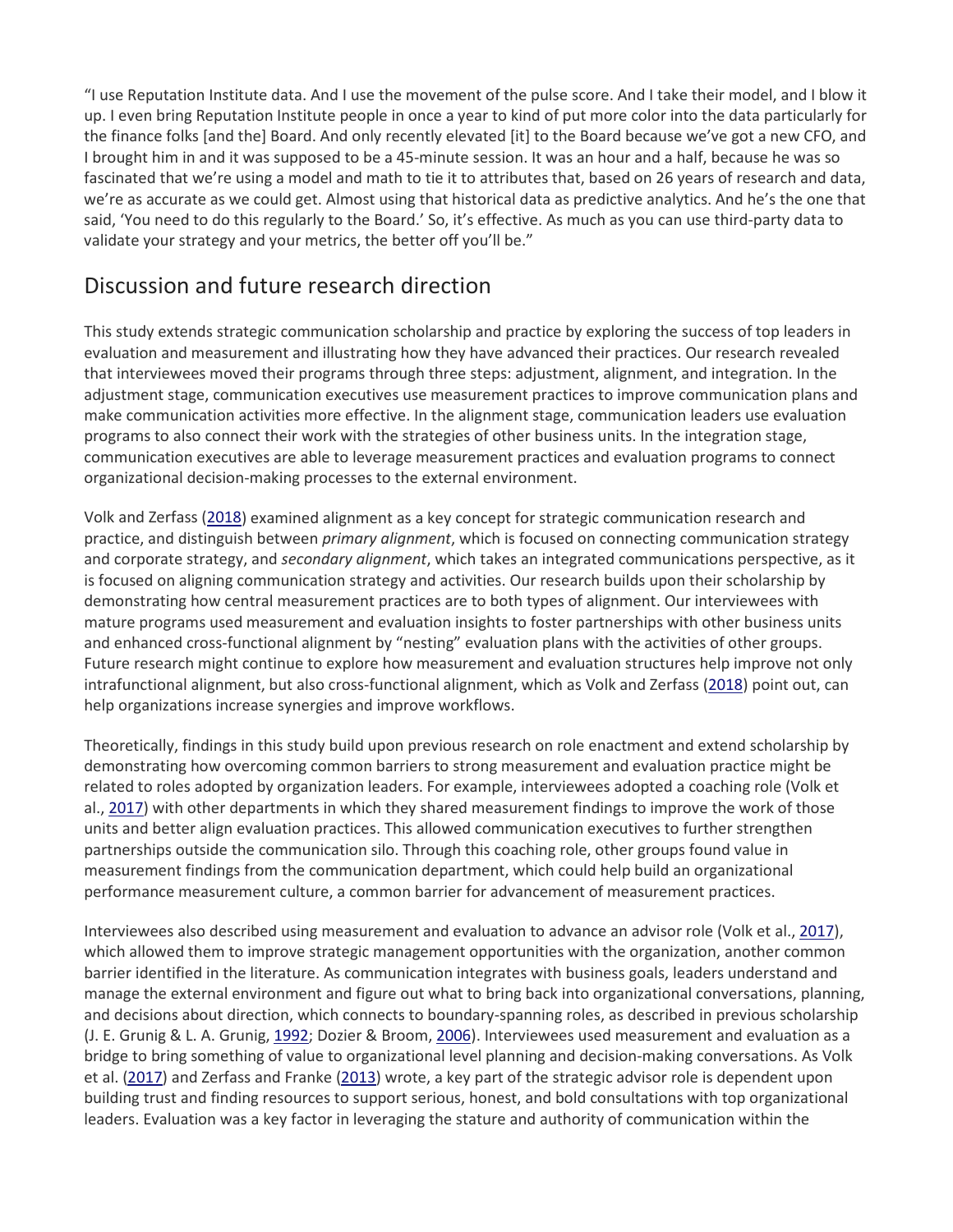organization and emboldening communication executives to have difficult conversations with organizational leaders. Future research might continue to explore how high-performing communication departments enact various roles to reduce barriers to evaluation and strengthen their authority.

As noted in our methods section, we used a screener questionnaire to verify that respondents were invested in evaluation and measurement, and in doing so, were engaged in moving beyond the barriers identified in the literature. All of our interviewees had moved beyond the barriers identified to some extent; however, our interviews and questionnaire revealed that some had moved considerably further than others. We also asked interviewees to look back at how their programs advanced and developed over the years. Our interviewees underscored the need for a framework to help guide the benchmarking and advancement of measurement and evaluation programs. Another promising direction for future scholarship is to advance models that aid in the development, formalization, and optimization of strategic communication evaluation.

Further research might explore how to place corporations on a scale of maturity and compare programs in early stages of growth and success to those that are more established and sophisticated. Our interviews revealed initial trends in this area, as communication executives described their efforts to consciously overcome barriers, how they addressed different challenges at different times, and their changing roles and strategies for success.

A preliminary generic model for overcoming barriers to evaluation and measurement is suggested in Figure 1. In addition, Table 2 describes an evaluation and measurement program maturity framework for a communication department to apply as it develops a more sophisticated program. The model is based on overcoming barriers to evaluation and measurement and then moving through various levels of program sophistication. This model is a scalable vision of communication evaluation and measurement that can help communication departments determine their maturity level and understand practices that need implementation in order to move to the next stage. Table 1 summarizes the findings in this study, and [Figure 1](https://www.tandfonline.com/doi/full/10.1080/1553118X.2018.1533555#F0001) and Table 2 build upon those insights to offer a description of each stage of maturity from initial investment (early stage) to adjustment (mid stage) to alignment (advanced stage) to integration (optimal stage). This framework can be helpful to determine what practices are common at each stage, gaps that need to be addressed to move to the next stage, and common challenges encountered for advancement. Models and frameworks for measurement and evaluation program maturity can help organizations, especially those at the early and mid-stage, develop a migration plan for further growth and development.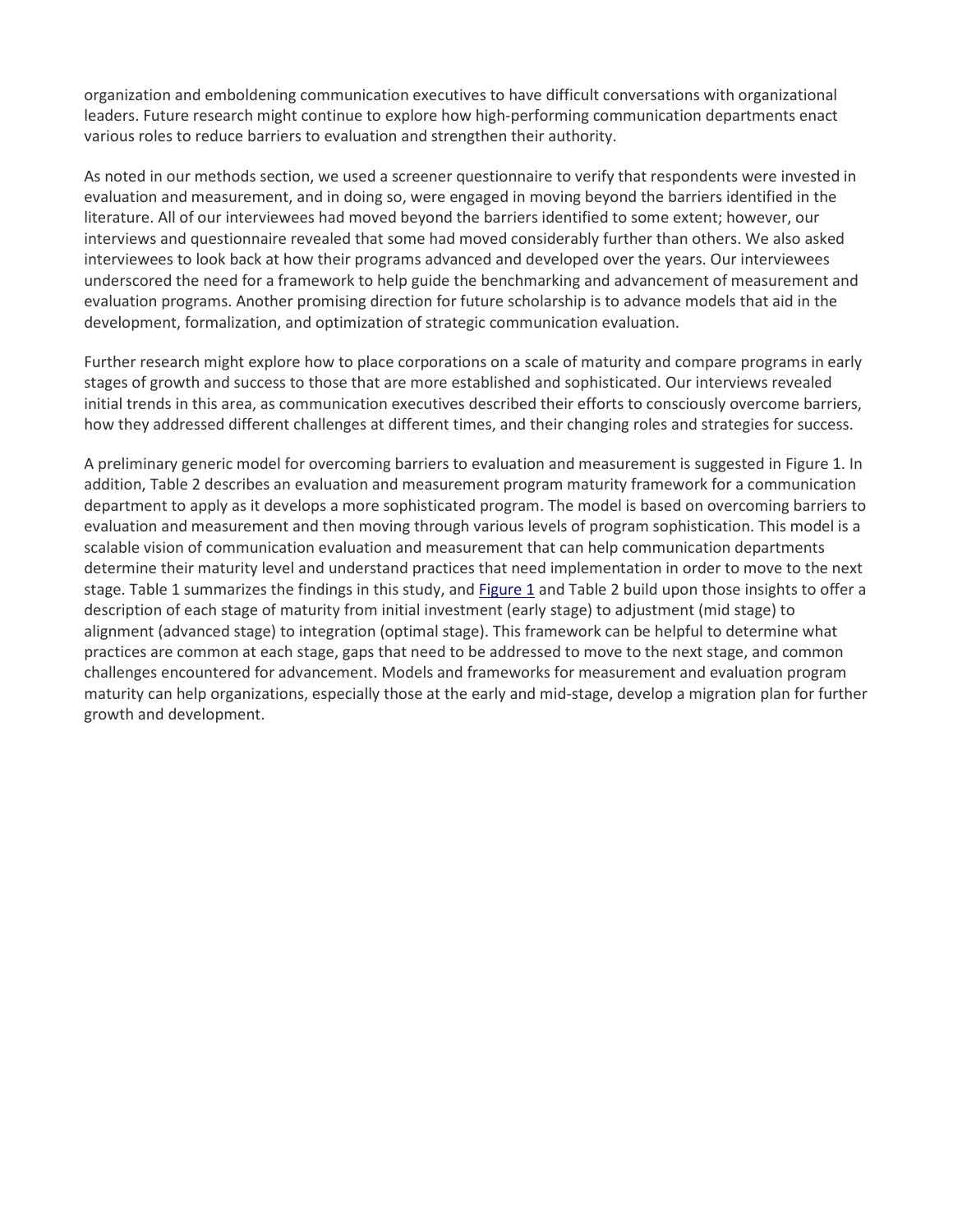Table 1. Summary of findings.

| <b>Steps</b>                          | <b>Objectives and Challenges</b>         | <b>Indicators of Success</b>             |
|---------------------------------------|------------------------------------------|------------------------------------------|
| Adjustment. Measurement               | Objective is to keep communication       | Strong measurement and evaluation        |
| practices are focused on adjusting    | work visible within the organization,    | expertise at all levels. Communication   |
| the work of the communication         | without reporting only effectiveness     | departmental employees are able to       |
| department (campaigns, plans).        | measures that steer discussions          | use metrics to drive their work and      |
|                                       | towards communication's value or         | understand their contributions to        |
|                                       | merit within the organization.           | organizational success.                  |
| <b>Alignment.</b> Evaluation programs | Objective is to focus measures and       | Growing comfort with advanced            |
| are aligned with work in other        | evaluation reports around insights that  | measurement and evaluation practices     |
| business units and facilitate         | are actionable and relevant to the       | and tools. Communication leaders are     |
| partnerships across business          | communication department and units       | able to provide insights and data-driven |
| functions.                            | outside the communication silo.          | strategy intelligence to other business  |
|                                       |                                          | units.                                   |
| Integration. Measurement              | Objective is to bring metrics on outside | Capability to customize evaluation       |
| practices and evaluation programs     | environment and stakeholders into        | programs, reports, and measures based    |
| are aligned with other business       | organizational goals and decisions; this | on organizational needs, changes in      |
| units and integrated with             | requires reports that consider multi-    | environment, and shifts with             |
| organizational goals, objectives,     | dimension and high level metrics like    | stakeholders. Communication leaders      |
| and decision- making processes.       | reputation, image, and relationships.    | are trusted and valued contributors to   |
|                                       |                                          | discussions about organizational         |
|                                       |                                          | strategy, future plans, and decisions.   |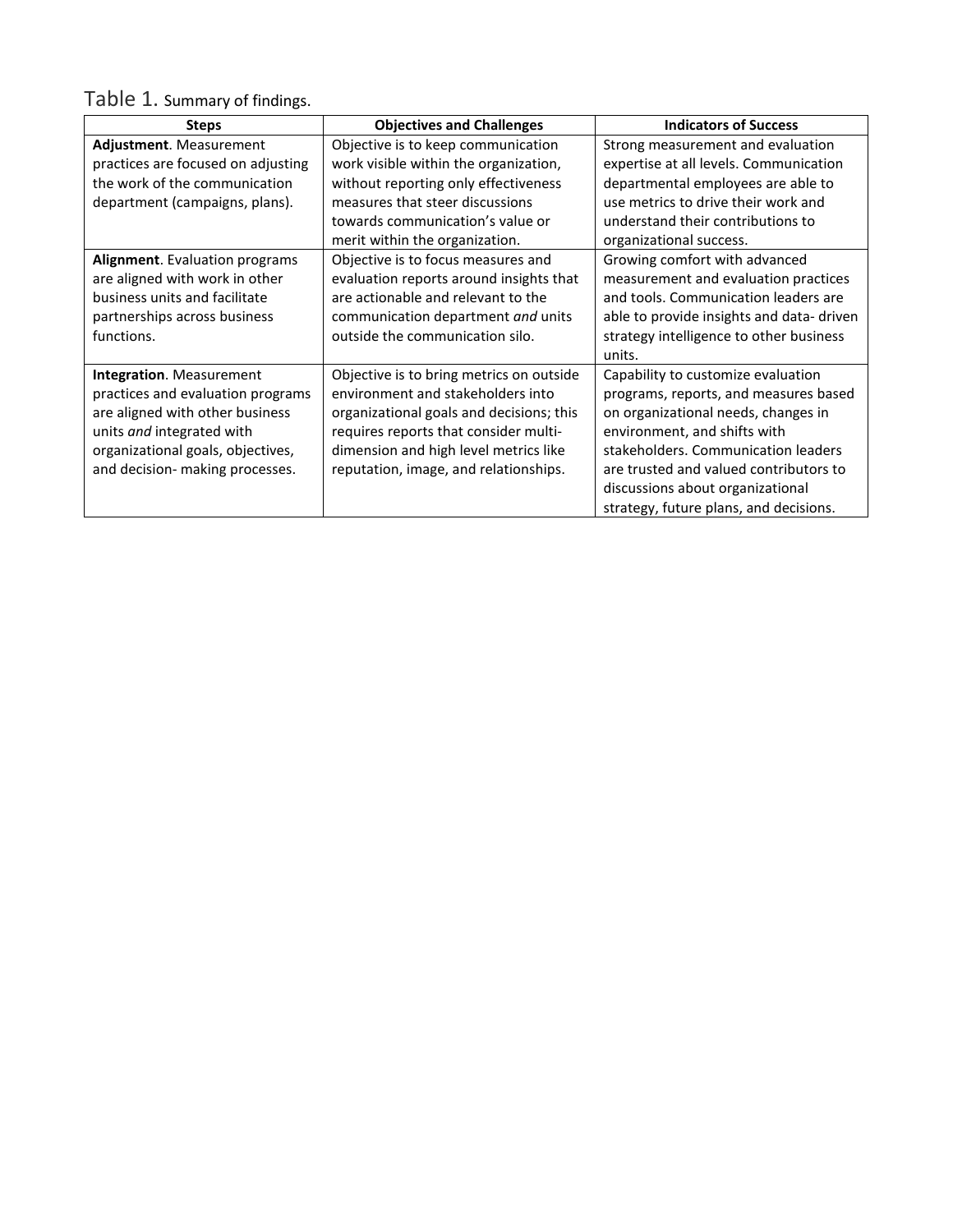| Optim<br>al<br>Growt<br>h. | Time Is not<br>an Issue. | We have<br>sufficient<br>budget to<br>meet the<br>costs of<br>organizatio<br>nal and<br>societal<br>impact<br>evaluation. | We report<br>actionable<br>insights on the<br>communication<br>impact on<br>intangible assets<br>(reputation;<br>brand image;<br>stakeholder<br>relations; CSR) lo<br>the organization's<br>executives. | We have scientific<br>expertise on staff<br>and for we work<br>with expertise in<br>other functional<br>areas andfor<br>suppliers and we<br>customize the<br>available data<br>stream to create<br>unique dash<br>boards.                                    | We employ research<br>tools that capture<br>stakeholder and societal<br>perspectives,<br>organizational-stakehold<br>er and organizational-<br>societal<br>relationships and<br>communication impact<br>on these. | We establish our own<br>standards and best<br>practices for our<br>communication<br>evaluation program<br>and communication<br>measurement<br>systems.                                      | We use<br>measurement<br>data lo determine<br>if the organization<br>has<br>'license to<br>operate' support<br>within its<br>constituencies.                                                             | Societal<br>Level               |
|----------------------------|--------------------------|---------------------------------------------------------------------------------------------------------------------------|---------------------------------------------------------------------------------------------------------------------------------------------------------------------------------------------------------|--------------------------------------------------------------------------------------------------------------------------------------------------------------------------------------------------------------------------------------------------------------|-------------------------------------------------------------------------------------------------------------------------------------------------------------------------------------------------------------------|---------------------------------------------------------------------------------------------------------------------------------------------------------------------------------------------|----------------------------------------------------------------------------------------------------------------------------------------------------------------------------------------------------------|---------------------------------|
| Advan<br>ced<br>Growt<br>h | Time is not<br>an issue. | We have<br>sufficient<br>budget to<br>meet the<br>costs of<br>outcome<br>and<br>business<br>impact<br>evaluation.         | We report<br>communication<br>outcomes to<br>business unit and<br>organizational<br>clients and the<br>Impact that<br>meeting our goals<br>has on their<br>tangible program<br>objectives.              | We have<br>expertise on staff<br>to capture and<br>analyze outcome<br>data and its<br>impact on other<br>data sources<br>and/or to work<br>with expertise in<br>other functional<br>areas and/or<br>suppliers and we<br>trained staff lo<br>apply learnings. | We employ research<br>tools that capture the<br>impact of<br>communication<br>outcomes on business<br>and organizational<br>performance objectives.                                                               | We establish our own<br>standards and best<br>practices for our<br>communication<br>evaluation program<br>and its impact on<br>business and<br>organizational<br>performance<br>objectives. | We use<br>measurement<br>data to determine<br>if meeting the<br>goals for our<br>communication<br>activities<br>Impacted on the<br>objectives set for<br>business unit or<br>organizational<br>programs. | Organizati<br>onal Level        |
| Mid<br>Growt<br>h.         | Time is not<br>an issue. | We have<br>sufficient<br>budget to<br>meet the<br>costs of<br>communica<br>tion<br>outcome<br>evaluation.                 | We report<br>communication<br>outcomes within<br>the department<br>to improve our<br>project/campaign<br>goal setting and<br>planning.                                                                  | We have<br>expertise on staff<br>to capture and<br>analyze outcome<br>data and/or to<br>work with<br>suppliers and we<br>trained staff to<br>apply learnings.                                                                                                | We employ research<br>tools that capture<br>communication out-<br>comes, such as<br>attitudinal, opinion and<br>behavioural changes.                                                                              | We establish our own<br>standards and best<br>practices for our<br>communication<br>evaluation program<br>and/or we leam from<br>outside experts.                                           | We use<br>measurement<br>data to<br>determine if we<br>met the goals we<br>set for our<br>communication<br>activities.                                                                                   | Campaig<br>n/Progra<br>m Levels |

Table 2. Maturity model for sophistication of measurement practices and evaluation programs.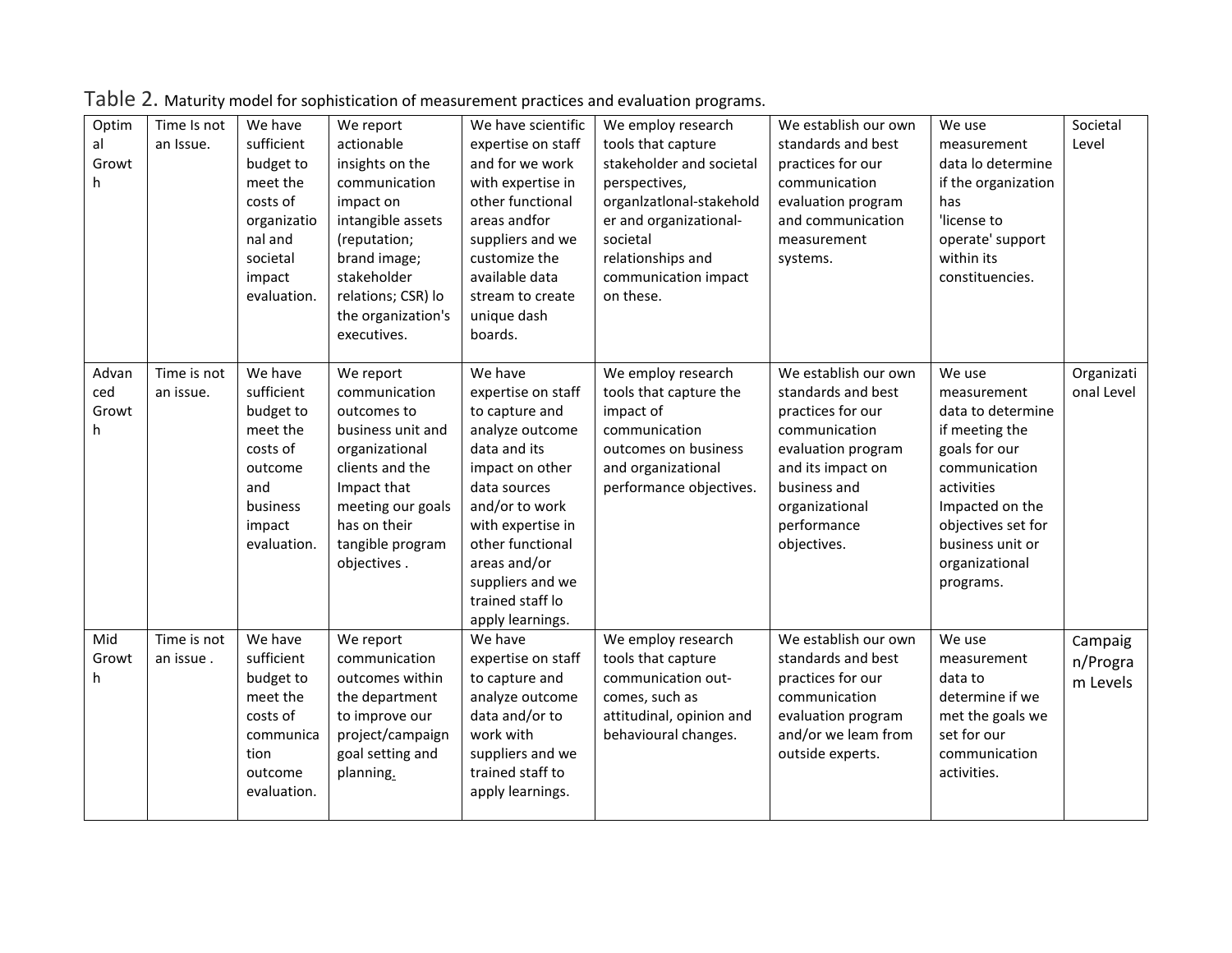| Early<br>Growt<br>h.                  | Time is not<br>an issue.                                                                                                               | We have<br>sufficient<br>budget lo<br>meet the<br>costs of<br>output and<br>outtake<br>measurem<br>ent. | We aggregate<br>measurement<br>data and report<br>that data only<br>within the<br>communication<br>department in<br>order to improve<br>our<br>communication<br>processes. | We have trained<br>staff<br>members to<br>capture output<br>data and to<br>monitor and<br>analyze<br>traditional media,<br>social media and<br>digital outtake<br>data and/or to<br>work with supplei<br>rs. | We employ research<br>tools that capture<br>activity outputs and<br>outtakes, such results as<br>coverage, reach, tonali<br>ty, engagement, and | We establish our own<br>standards and best<br>practices for our<br>communication<br>evaluation program<br>and/or we learn from<br>outside experts. | We use<br>measurement<br>data to determine<br>the effectiveness<br>of our<br>communication<br>processes (for<br>channels;<br>products;<br>messages). | Channel<br>Media<br>Product<br>Message<br>Level |
|---------------------------------------|----------------------------------------------------------------------------------------------------------------------------------------|---------------------------------------------------------------------------------------------------------|----------------------------------------------------------------------------------------------------------------------------------------------------------------------------|--------------------------------------------------------------------------------------------------------------------------------------------------------------------------------------------------------------|-------------------------------------------------------------------------------------------------------------------------------------------------|----------------------------------------------------------------------------------------------------------------------------------------------------|------------------------------------------------------------------------------------------------------------------------------------------------------|-------------------------------------------------|
| Beyon<br>d<br><b>Barrie</b><br>rs     | Time                                                                                                                                   | <b>Budget</b>                                                                                           | Culture                                                                                                                                                                    | Knowledge Skills                                                                                                                                                                                             | <b>Research Tools</b>                                                                                                                           | <b>Industry Standards</b>                                                                                                                          | Strategic<br>Management                                                                                                                              | Analysis<br>of Levels                           |
| Identif<br>ied<br><b>Barrie</b><br>rs | We have so<br>much<br>work, that<br>taking<br>lime for<br>proper<br>measurem<br>ent is a<br>luxury.                                    | We think<br>spending<br>money on<br>execution<br>gives a<br>better bang<br>for the<br>buck.             | Our organization<br>doesn't have a<br>robust self-<br>measurement<br>culture.                                                                                              | Asasta ff, we<br>haven't the<br>confidence in<br>math, stats,<br>anatytics, etc.                                                                                                                             | We only use tools for<br>output and outtake<br>tracking and monitoring.                                                                         | The terminology we<br>see is confusing and<br>contradictory.                                                                                       | We do not set<br>measurable goals<br>for our<br>communication<br>activities.                                                                         | Identified<br><b>Barriers</b>                   |
|                                       | Tracking,<br>monitoring<br>and<br>measuring<br>our<br>activities<br>takes a<br>regular and<br>routine<br>time<br>commitme<br>nt, which | We were<br>not<br>allotted a<br>specific<br>budget for<br>evaluation<br>and<br>measurem<br>ent.         | There Is no<br>demand from<br>management for<br>us to provide                                                                                                              | The re's no<br>Impetus to pursue<br>educational or<br>training<br>opportunities.                                                                                                                             | More sophisticated tools<br>are owned by other<br>functions and we don't<br>have access to data                                                 | We have no<br>knowledge of any<br>industry measurement<br>standards and each<br>supplier seems to<br>have its own 'better'<br>proprietary system.  | Our activities do<br>not stem from or<br>lie to business<br>unit or<br>organizational<br>measurable<br>objectives.                                   |                                                 |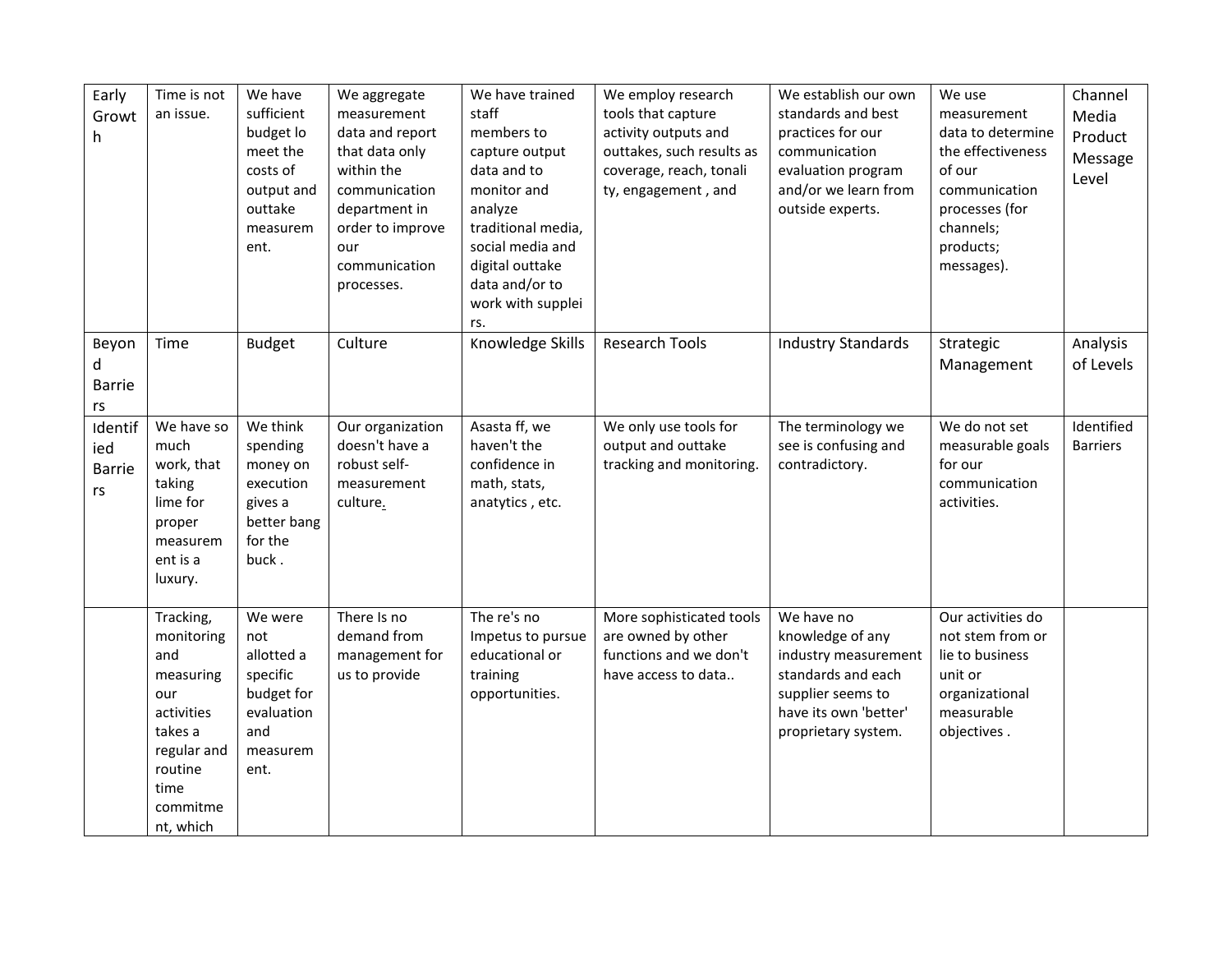| we can't<br>make.                                                                                                                          |                                                                                                                          |                                                                                                               |                                                                                                                             |                                                                                                                                      |                                                                                                                                                |                                                                                                                        |  |
|--------------------------------------------------------------------------------------------------------------------------------------------|--------------------------------------------------------------------------------------------------------------------------|---------------------------------------------------------------------------------------------------------------|-----------------------------------------------------------------------------------------------------------------------------|--------------------------------------------------------------------------------------------------------------------------------------|------------------------------------------------------------------------------------------------------------------------------------------------|------------------------------------------------------------------------------------------------------------------------|--|
| More<br>sophisticat<br>ed<br>evaluation<br>takes too<br>much lime,<br>particularly<br>for the long<br>period of<br>evaluation<br>required. | We believe<br>more<br>sophisticat<br>ed<br>evaluation<br>is too<br>costly and<br>we can't<br>rationalize<br>its benefit. | Management has<br>not supported<br>any evaluation<br>and measurement<br>initiatives we've<br>brought forward. | We don't have<br>specialized<br>expertise on staff<br>nor do we employ<br>E&M specialists<br>who could coach<br>and mentor. | Even if we bought more<br>sophisticated<br>methodologies, we still<br>wouldn't have the ability<br>to leverage the resulting<br>data | We don't see that<br>industry has a best<br>way to lie together all<br>that we could<br>measure into a single<br>framework. (silver<br>bullet) | Wedo not input<br>research,<br>info/data or<br>Insight Into<br>organizational<br>strategic<br>management<br>processes. |  |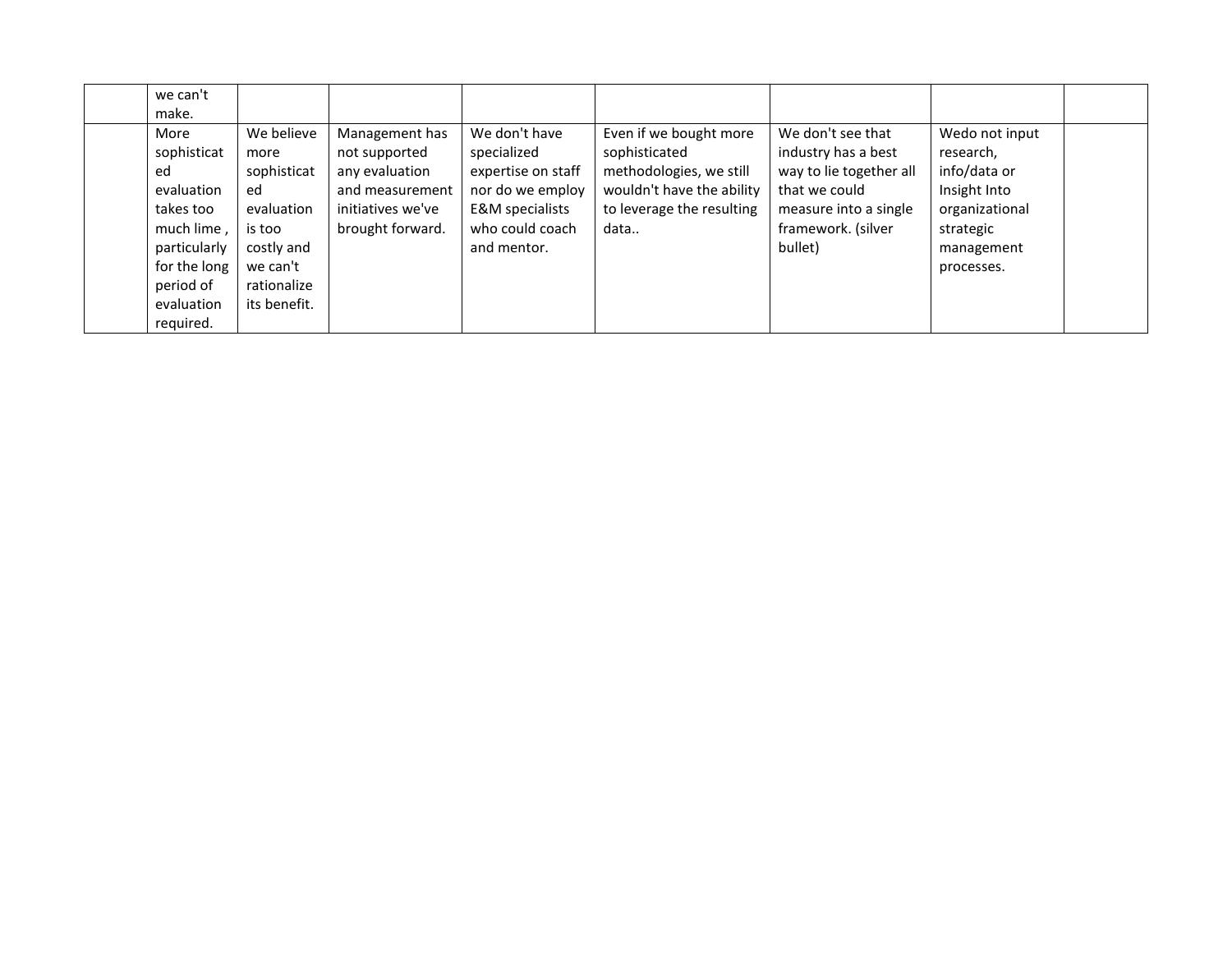E 8 M Optimal S о P Advanced н  $\mathbf{I}$ **STICAT** Mid Early  $\mathbf{I}$ o N Time Industry **Budget** Organization Strategic Knowledge **Tools** 

Figure 1. Stages to overcome measurement and evaluation barriers.

**OVERCOMING E&M BARRIERS MODEL** 

**OVERCOMING BARRIERS Standards** Culture Management **Skills** Additional research should test and apply our initial maturity model and framework and further explore roles, practices, and factors driving maturity, triggers for different stages, and additional steps to overcome barriers in each phase. Future research might also address some of the challenges described by executives at each stage, such as how to capture the mentoring value of the communication department and how to measure the impact of executive and board coaching. Overall, there is an opportunity for additional research on the management and function of corporate communication departments, especially in large organizations that have opportunities to interact with multiple business units and use measurement and evaluation to align practices across business functions.

There is also an opportunity to expand this work to examine measurement and evaluation in different types of organizations, especially with more leaders working in the public sector. A sociological approach might reveal additional insights about the relationship between communication measurement practices, conceptions of leadership roles, and organizational culture. Here, interviewees described potential ethical dilemmas when metrics become king within an organization and individual performance gets tied to data driven performance measures and compensation plans. Within data driven organizations, it is important to continue examining the role of ethical practice and good judgement. Additional work on the ethics surrounding measurement practices is an important area for future work, as Place [\(2015\)](https://www.tandfonline.com/doi/full/10.1080/1553118X.2018.1533555) has pointed out.

#### Additional implications for communication practice, education, and research

Our interviews suggest that industry organizations should closely examine what the standardization of communication movement needs next. Thorson et al. [\(2015\)](https://www.tandfonline.com/doi/full/10.1080/1553118X.2018.1533555), who define standards as "comparative evaluation measurements used to determine the performance of a public relations campaign in relation to prior or even competitive programs," examined the movement to create a level of measurement standardization or consistency across the profession (p. 3). Their research revealed that a quarter of top communication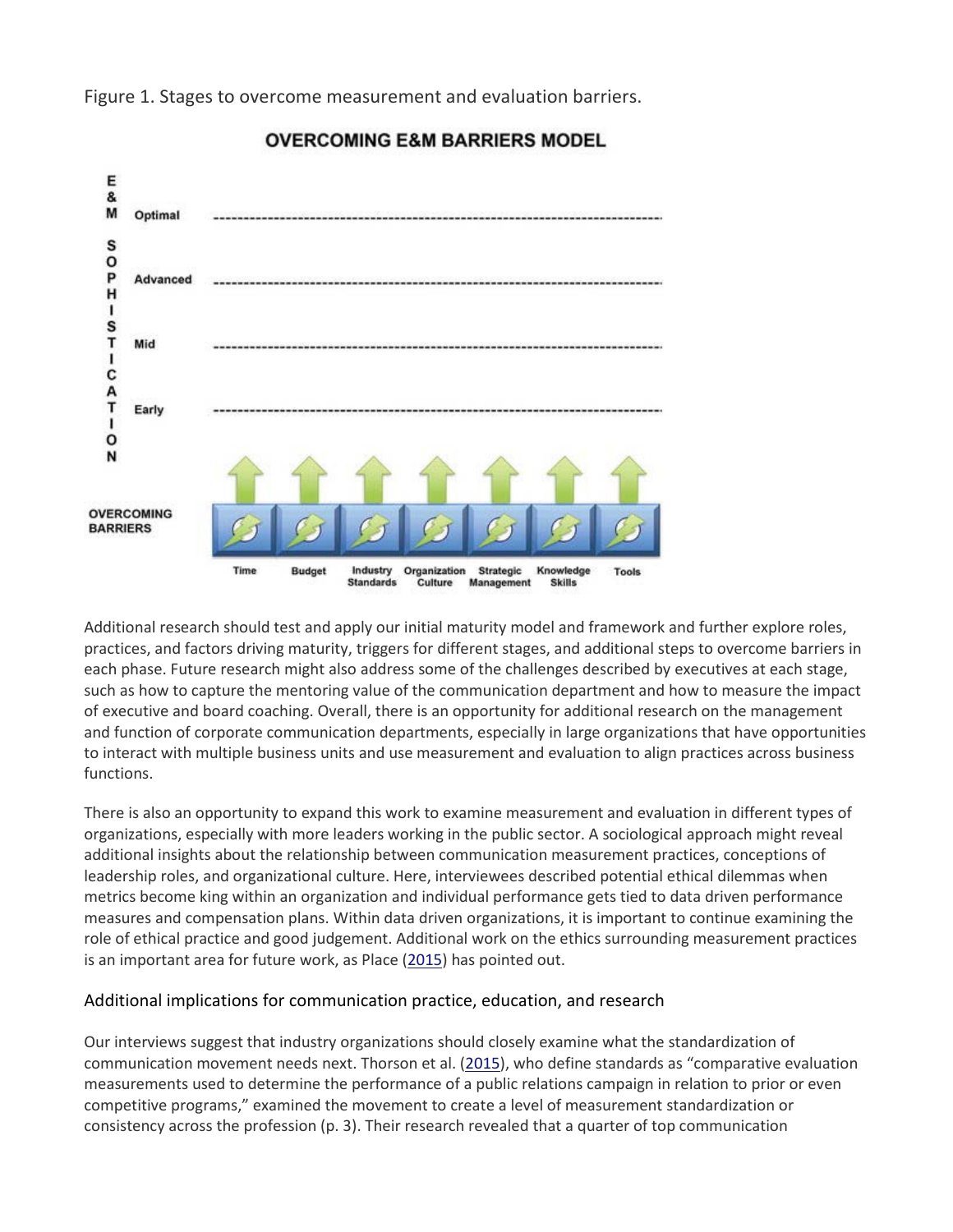professionals in 2013 reported adopting standardized measurement practices and found that organizational culture, especially those who see themselves embedded in innovative and proactive organizations, was a key factor in decisions to standardize measurement or not (Thorson et al., [2015\)](https://www.tandfonline.com/doi/full/10.1080/1553118X.2018.1533555). Here, we found that there was not a great deal of discussion of industry standards, even when probed. Perhaps there is a peak for interest in external standards at the lower end of the maturity curve and less need for industry bodies and expertise as programs grow. Our research also suggests there might be an opportunity for scalable standards related to evaluation maturity stages. Simple standards and guidelines might be geared to educate staff internally, in a train-the-trainer vein. More complex standards might help sophisticated programs benchmark their work against other advanced peer organizations and learn how to continually incorporate new tools and techniques. Future standards will likely need to be both simple and complex. That is, standards should help both ends of the maturity model.

Our interviews also revealed a great deal of support for expanding measurement and evaluation training for all levels of communication practitioners, including new hires. This has important implications for academics incorporating evaluation and measurement skills into curriculum, and suggests a strong need for planning activities that allow students to practice interpreting data, translating numbers into actions and learning how to make numbers meaningful within the story you tell about your work and communication investments. Our work also suggests a need for communication curriculum to incorporate business language, goals, and measures, and to practice building partnerships across organizational silos.

#### Limitations

Due to their success in raising the stature of communication within their organizations, most interviewees had significant time and budget dedicated to measurement and evaluation and had the ability to access training, tools, and industry resources. Larger corporations usually expend more resources, including for in-house staff, external consultants and operational spending on measurement and training. For those who were able to report budget numbers, it seemed to be on average 5–10% of their communication budget. Additional research should explore what maturity looks like at smaller organizations and how to advance evaluation and measurement programs when resources might be more limited. As one interviewee said, "I think you need to measure things differently based on what you can and can't control, and what you have access to and what you don't."

## Conclusion

Findings from this study help academics and practitioners better understand the nature of successful evaluation and measurement practices within corporate communication departments that dedicate a significant amount of resources to measurement, demonstrate an ability to measure communication activities at multiple levels, and connect communication objectives to organizational goals. We hope academic researchers and practitioners continue to examine the nature of successful evaluation programs and measurement practices within leading communication departments, especially those that dedicate a significant amount of resources to measurement, and continue to develop maturity models and frameworks to aid the advancement of measurement and evaluation across the strategic communication industry.

This study illustrates how practitioners achieved effective, highly functional evaluation and measurement practices in communication. Moreover, the study demonstrates that the capacity to overcome perceived barriers, realize appropriate stature with organizations, and grow the communications function accordingly, are all within reach of communication leaders. Success requires deliberate strategy, practitioner desire, and a rational approach for findings to be valued. Paving a path to maturity might help improve the strategic communication function, increase its recognition and value within broader organizational contexts, and speed up the glacially slow progress of industry maturity in evaluation and measurement.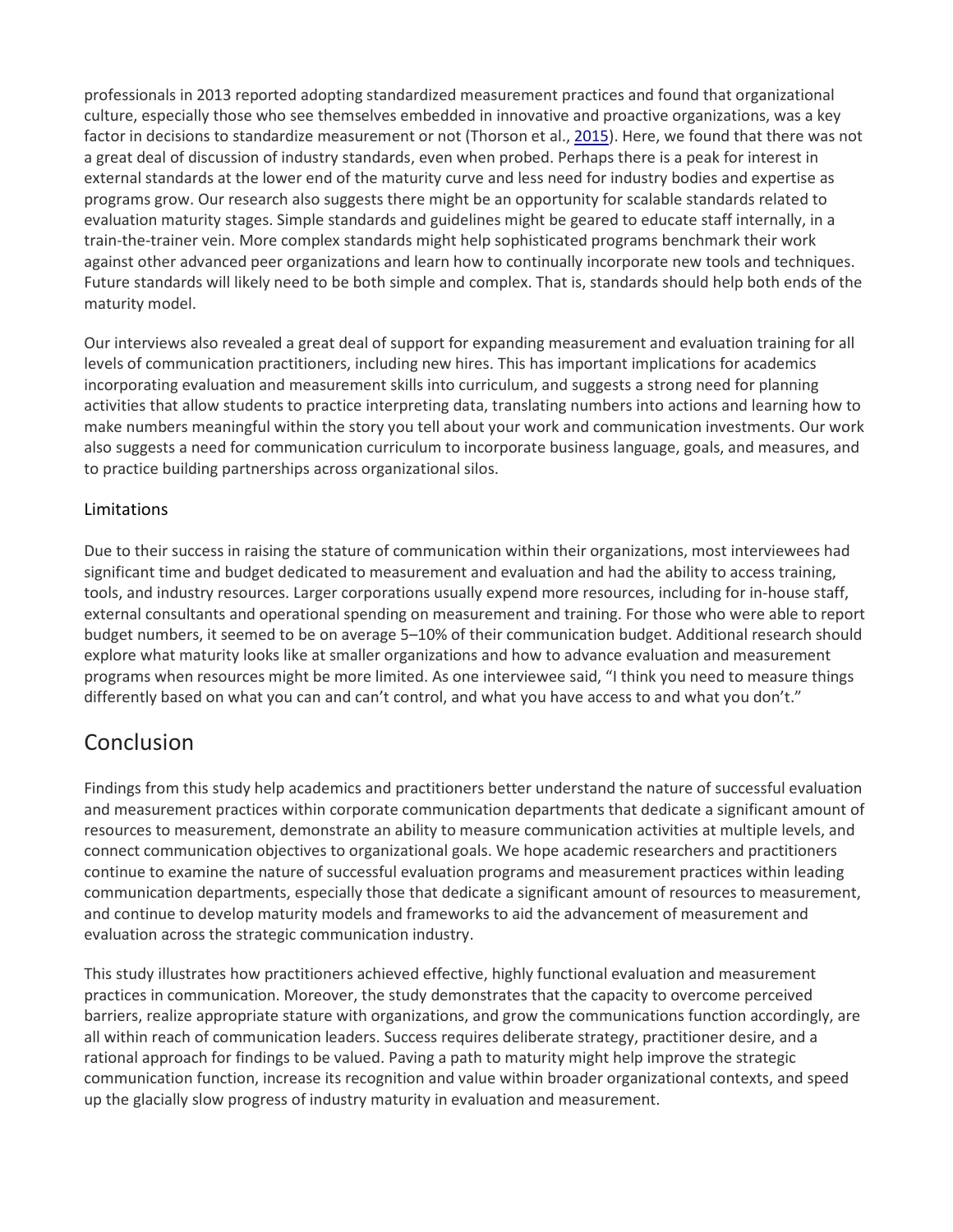## Disclosure statement

No potential conflict of interest was reported by the authors.

### References

- Baerns, B. (2008). Conclusions from a long-term project on professional public relations modeling and evaluation. In B. van Ruler, A. Tkalac Verčič, & D. Verčič (Eds.), *Public relations metrics: Research and evaluation* (pp. 154–169). New York, NY: Routledge.
- Baskin, O., Hahn, J., Seaman, S., & Reines, D. (2010). Perceived effectiveness and implementation of public relations measurement and evaluation tools among European providers and consumers of PR services. *Public Relations Review*, 36, 105–111. doi:10.1016/j.pubrev.2010.02.002
- Blissland, J. H. (1990). Accountability gap: Evaluation practices show improvement. *Public Relations Review*, 16(2), 25–35. doi:10.1016/S0363-8111(05)80003-7
- Broom, G., & Smith, G. (1979). Testing the practitioner's impact on clients. *Public Relations Review*, 5(3), 47–59. doi:10.1016/S0363-8111(79)80027-2
- Buhmann, A., & Likely, F. (in press). Evaluation and measurement in strategic communication. In R. Heath & W. Johansen (Eds.), *The international encyclopedia of strategic communication*. Hoboken, NJ: John Wiley and Sons.
- Dozier, D. (1984). Program evaluation and the roles of practitioners. *Public Relations Review*, 10(2), 13–21. doi:10.1016/S0363-8111(84)80002-8
- Dozier, D. (1992). The organizational roles of communications and public relations practitioners. In J. Grunig (Ed.), *Excellence in public relations and communication management* (pp. 327– 355). Hillsdale, NJ: Lawrence Erlbaum Associates.
- Dozier, D., & Broom, G. (2006). The centrality of practitioner roles to public relations theory. In C. Botan & V. Hazleton (Eds.), *Public relations theoryII* (pp. 137-170). New York: Routledge.
- Gregory, A. (2001). Public relations and evaluation: Does the reality match the rhetoric. *Journal of Marketing Communications*, 7, 171–189. doi:10.1080/13527260122625
- Gregory, A., & Watson, T. (2008). Defining the gap between research and practice in public relations program evaluation—Towards a new research agenda. *Journal of Marketing Communications*, 14(5), 337–350. doi:10.1080/13527260701869098
- Grunig, J. (2006). Furnishing the edifice: Ongoing research on public relations as a strategic management function. *Journal of Public Relations Research*, 18(2), 151–176. doi:10.1207/s1532754xjprr1802\_5
- Grunig, J. (2008). Conceptualizing quantitative research in public relations. In B. van Ruler, A. Tkalac Verčič, & D. Verčič (Eds.), *Public relations metrics: Research and evaluation* (pp. 88–119). New York, NY: Routledge.
- Grunig, J., & Grunig, L. (1992). Models of public relations and communication. In J. Grunig (Ed.), *Excellence in public relations and communication management* (pp. 285–325). Hillsdale, NJ: Lawrence Erlbaum Associates.
- Grunig, J. E., Grunig, L. A., Sriramesh, K., Huang, Y.-H., & Lyra, A. (1995). Models of public relations in international settings. *Journal of Public Relations Research*, 7, 163–186. doi:10.1207/s1532754xjprr0703\_01
- Hatch, M. L., & Cunliffe, A. L. (2006). *Organization theory: Modern, symbolic, and postmodern perspectives*. New York, NY: Oxford University Press.
- Heath, R. (1994). *Management of corporate communication: From interpersonal contacts to external affairs*. Hillsdale, NJ: Lawrence Erlbaum Associates.
- Hon, L. C. (1997). What have you done for me lately? Exploring effectiveness in public relations. *Journal of Public Relations Research*, 9(1), 1–30. doi:10.1207/s1532754xjprr0901\_01
- Hon, L. C. (1998). Demonstrating effectiveness in public relations: Goals, objectives, and evaluation. *Journal of Public Relations Research*, 10(2), 103–135. doi:10.1207/s1532754xjprr1002\_02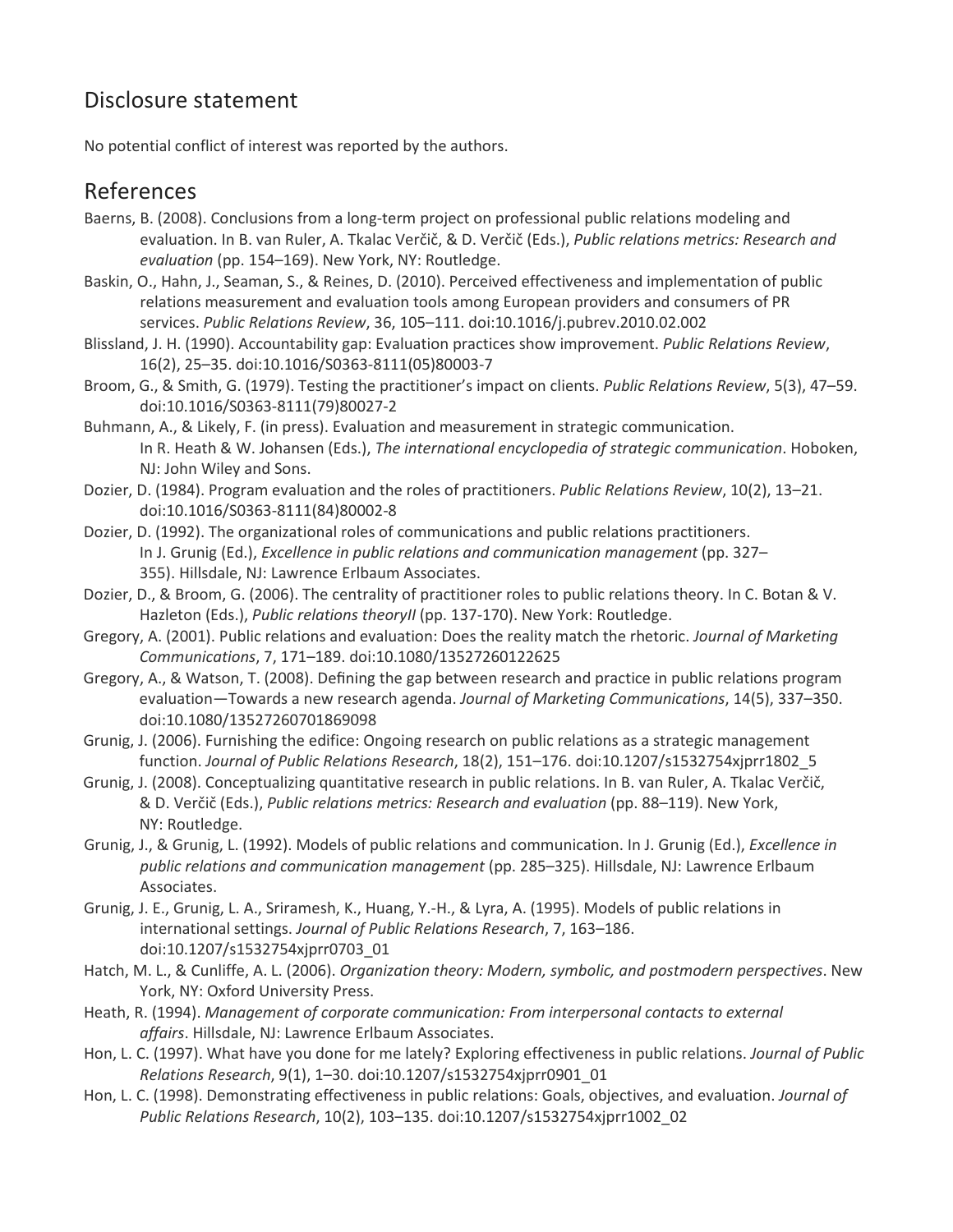- Leitchty, G., & Springston, J. (1996). Elaborating public relations roles. *Journalism & Mass Communication Quarterly*, 73, 467–477. doi:10.1177/107769909607300215
- Likely, F., & Watson, T. (2013). Measuring the edifice: Public relations measurement and evaluation practices over the course of 40 years. In K. Sriramesh, A. Zerfass, & J. N. Kim (Eds.), *Public relations and communication management* (pp. 143–162). New York, NY: Routledge.
- Lindenmann, W. (1990). Research, evaluation and measurement A national perspective. *Public Relations Review*, 16, 2. doi:10.1016/S0363-8111(05)80001-3
- Macnamara, J. (2006, September 29). *The fork in the road of media and communication theory and practice*. Presented at the 4th Annual Summit on Measurement, Portsmouth, New Hampshire. Published by the Institute for Public Relations. Retrieved from [www.instituteforpr.org.](http://www.instituteforpr.org/)
- Macnamara, J. (2014). Emerging international standards for measurement and evaluation of public relations: A critical analysis. *Public Relations Inquiry*, 3(1), 7–29. doi:10.1177/2046147X14521199
- Macnamara, J. (2015). Breaking the measurement and evaluation deadlock: A new approach and model. *Journal of Communication Management*, 19(4), 371–387. doi:10.1108/JCOM-04-2014-0020
- Macnamara, J. (2017). *Evaluating public communication: Exploring new models, standards, and best practices*. London, England: Routledge.
- Macnamara, J., & Gregory, A. (2018). Expanding evaluation to progress strategic communication: Beyond message tracking to open listening. *International Journal of Strategic Communication*, 12(4), 469–486. doi:10.1080/1553118X.2018.1450255
- Macnamara, J., & Likely, F. (2017). Revisiting the disciplinary home of evaluation: New perspectives to inform PR evaluation standards. *Research Journal of the Institute for Public Relations*, 4, 1.
- Macnamara, J., & Zerfass, A. (2017). Evaluation stasis continues in PR and corporate communication: Asia-Pacific insights into causes. *Communication Research and Practice*, 3(4), 1–16. doi:10.1080/22041451.2017.1275258
- Michaelson, D., & Stacks, D. W. (2011). Standardization in public relations measurement and evaluation. *Public Relations Journal*, 5, 2.
- Moss, D. (2005). What do communication managers do? Defining and refining the core elements of management in a public relations/corporate communication context. *Journalism & Mass Communication Quarterly*, 82(4), 873–890. doi:10.1177/107769900508200408
- Moss, D., Likely, F., Sriramesh, K., & Ferrari, M. (2017). Structure of the public relations/communication department: Key findings from a global study. *Public Relations Review*, 43(1), 80–90. doi:10.1016/j.pubrev.2016.10.019
- O'Neil, G. (2013). Evaluation of international and non-governmental organizations' communication activities: A 15-year systematic review. *Public Relations Review*, 39, 572–574. doi:10.1016/j.pubrev.2013.07.005
- Pawson, R., & Tilley, N. (1997). *Realistic evaluation*. London, England: Sage.
- Penning, T., & Bain, M. (2018). High-performing corporate communications teams: Views of Top CCOs. *Public Relations Journal*, 11, 3.
- Pieczka, M. (2000). Objectives and evaluation in public relations work: What do they tell us about expertise and professionalism? *Journal of Public Relations Research*, 12(3), 211–233. doi:10.1207/S1532754XJPRR1203\_1
- Place, K. R. (2015). Exploring the role of ethics in public relations program evaluation. *Journal of Public Relations Research*, 27(2), 118–135. doi:10.1080/1062726X.2014.976825
- Sallot, L. M., Porter, L. V., & Acosta-Alzuru, C. (2004). Practitioners' web use and perceptions of their own roles and power: A qualitative study. *Public Relations Review*, 30, 269–278. doi:10.1016/j.pubrev.2004.05.002
- Schriner, M., Swenson, R., & Gilkerson, N. (2017). Outputs or outcomes? Assessing public relations evaluation practices in award-winning PR campaigns. *Public Relations Journal*, 11, 1.
- Sriramesh, K. (in press). The relationship between culture and public relations. In K. Sriramesh & D. Verčič (Eds.), *The global public relations handbook: Theory, research and practice* (3rd ed., pp. 52–67). New York, NY: Routledge.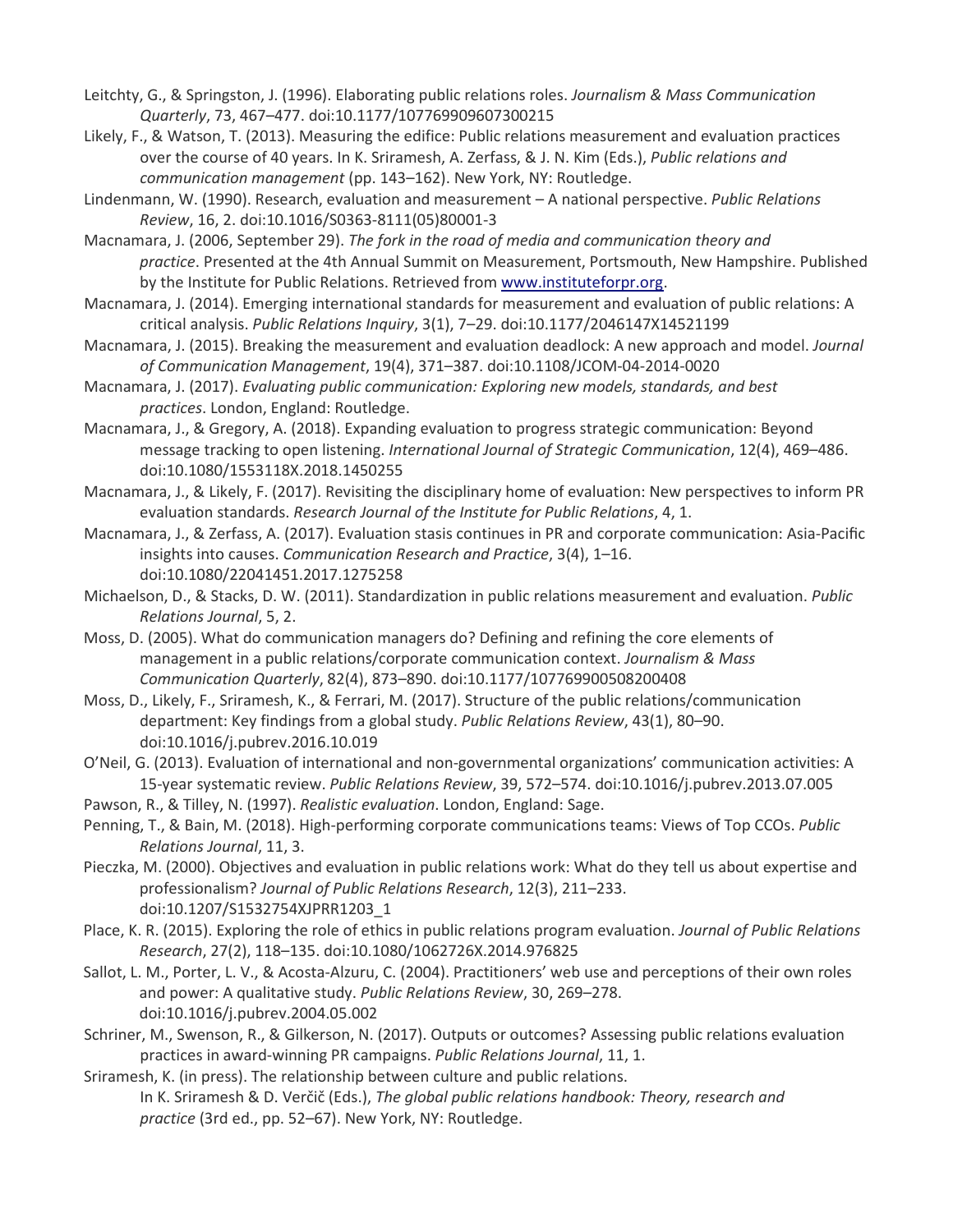- Strauss, A., & Corbin, J. (1998). *Basics of qualitative research: Techniques and procedures for developing grounded theory* (2nd ed.). Thousand Oaks, CA: Sage.
- Tench, R., Verčič, D., Zerfass, A., Moreno, A., & Verhoeven, P. (2017). *Communication excellence. How to develop, manage and lead exceptional communications*. Cham, Switzerland: Palgrave Macmillan.
- Thorson, K., Michaelson, D., Gee, E., Jiang, J., Lu, J., Luan, G., … Xu, J. (2015). Joining the movement?: Investigating standardization of measurement and evaluation within public relations. *Research Journal of the Institute for Public Relations*, 2(1), 1–25.
- Tindall, N., & Holtzhausen, D. (2011). Towards a roles theory for strategic communication: The case of South Africa. *International Journal of Strategic Communication*, 5, 74–94. doi:10.1080/1553118X.2011.561075
- Toth, E. L., Serini, S., Wright, D. K., & Emig, A. G. (1998). Trends in public relations roles: 1990–1995. *Public Relations Review*, 24, 145–164. doi:10.1016/S0363-8111(99)80048-4
- Volk, S. C. (2016). A systematic review of 40 years of public relations evaluation and measurement research: Looking into the past, the present, and future. *Public Relations Review*, 42(5), 962–977. doi:10.1016/j.pubrev.2016.07.003
- Volk, S. C., Berger, K., Zerfass, A., Bisswanger, L., Fetzer, M., & Köhler, K. (2017). *How to play the game. Strategic tools for managing corporate communications and creating value for your organization*. (Communication Insights, Issue 3). Leipzig, Germany: Academic Society for Management & Communication. Retrieved from [www.academic-society.net.](http://www.academic-society.net/)
- Volk, S. C., & Zerfass, A. (2018). Alignment: Explicating a key concept in strategic communication. *International Journal of Strategic Communication*, 12(4), 433–451. doi:10.1080/1553118X.2018.1452742
- Watson, T. (1994). *Public relations evaluation: Nationwide survey of practice in the United Kingdom*. Paper presented to the International Public Relations Research Symposium, Bled, Slovenia. doi:10.3168/jds.S0022-0302(94)77044-2
- Watson, T. (2012). The evolution of public relations measurement and evaluation. *Public Relations Review*, 38(3), 390–398. doi:10.1016/j.pubrev.2011.12.018
- Watson, T., & Noble, P. (2007). *Evaluating public relations. A guide to planning, research and measurement* (2nd ed.). London, England: Kogan Page.
- Watson, T., & Noble, P. (2014). *Evaluating public relations. A guide to planning, research and measurement* (3rd ed.). London, England: Kogan Page.
- Watson, T., & Simmons, P. (2004, July 7–9). *Public relations evaluation – Survey of Australian practitioners*. Paper presented at Australian New Zealand Communication Association conference, University of Sydney, Australia.
- Werder, K., & Holtzhausen, D. (2011). Organizational structures and their relationship with communication management practices: A public relations perspective from the United States. *International Journal of Strategic Communication*, 5(2), 118–142. doi:10.1080/1553118X.2011.561074
- Wright, D., Gaunt, R., Leggetter, B., Daniels, M., & Zerfass, A. (2009). *Global survey of communications measurement 2009* (Final report). London, UK: Association for Measurement and Evaluation of Communication.
- Xavier, R., Mehta, A., & Gregory, A. (2006). Evaluation in use: The practitioner view of effective evaluation. *PRism*, 4(2), 1–11.
- Zerfass, A., & Franke, N. (2013). Enabling, advising, supporting, executing: A theoretical framework for internal communication consulting within organizations. *International Journal of Strategic Communication*, 7(2), 118–135. doi:10.1080/1553118X.2013.765438
- Zerfass, A., Moreno, A., Tench, R., Verčič, D., & Verhoeven, P. (2009). *European communication monitor 2009*. Trends in communication management and public relations: Results of a survey in 34 countries. Brussels, Belgium: EACD/EUPRERA.
- Zerfass, A., Verčič, D., Nothhaft, H., & Werder, K. P. (2018). Strategic communication: Defining the field and its contribution to research and practice. *International Journal of Strategic Communication*, 12(4), 487–505. doi:10.1080/1553118X.2018.1493485